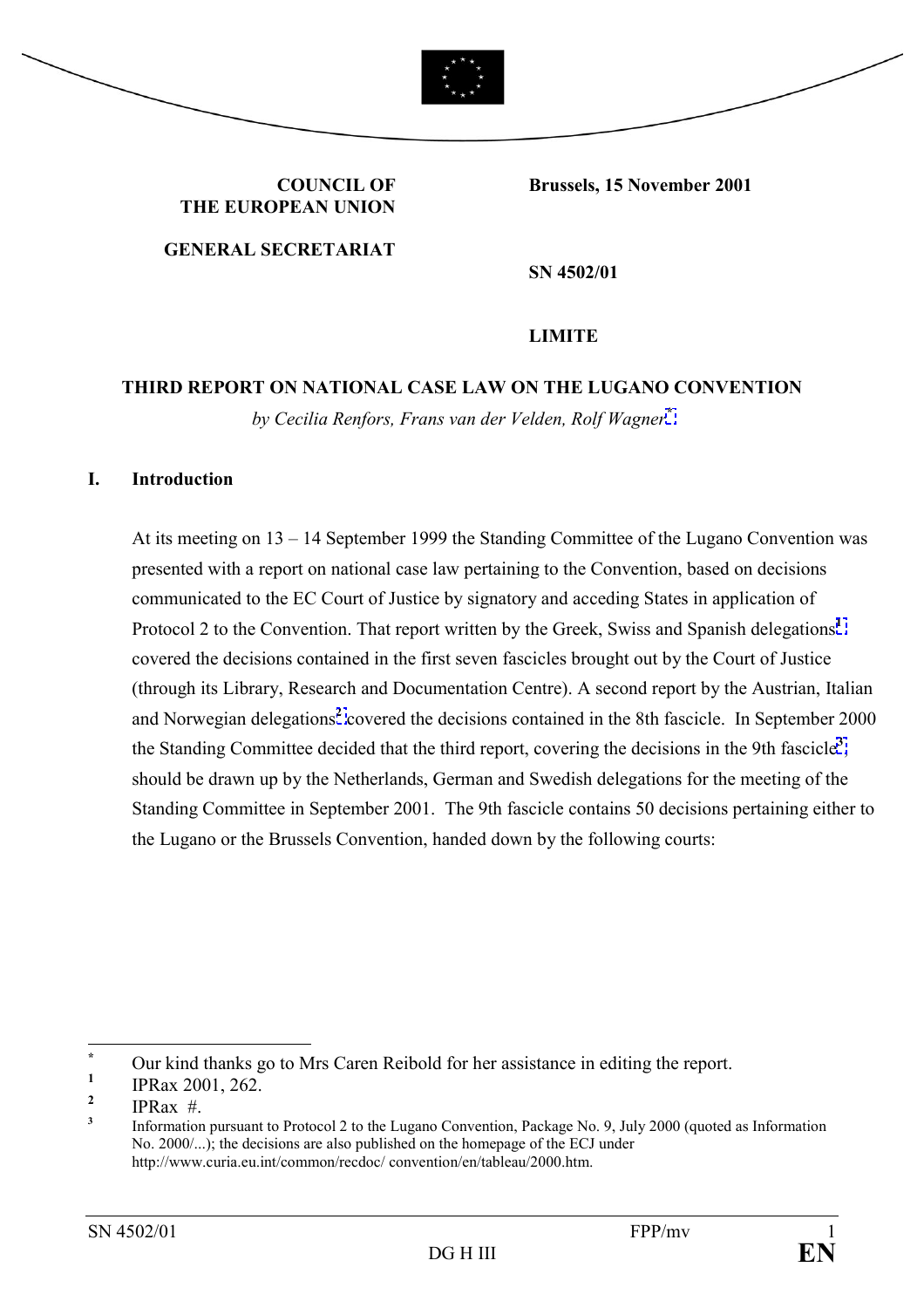#### *Lugano Convention:*

*Oberster Gerichtshof* (Austria): 3 decisions *Tribunal fÈdÈral/Bundesgericht* (Switzerland): 3 decisions *Oberlandesgericht München* (Germany): 1 decision *Cour de Cassation* (France): 2 decisions *House of Lords* (United Kingdom): 1 decision *Norges Høyesterett* (Norway): 1 decision *Högsta domstolen* (Sweden): 1 decision

#### *Brussels Convention:*

*EC Court of Justice:* 6 decisions *Cour d'appel de Bruxelles* (Belgium): 2 decisions *Hoge Rat/Gerechtshof Amsterdam* (Netherlands): 3 decisions *Bundesgerichtshof/Oberlandesgericht Karlsruhe* (Germany): 2 decisions *Oberster Gerichtshof* (Austria): 3 decisions *Court of Appeal* (United Kingdom): 6 decisions *Cour de Cassation/Cour d'appel de Colmar/Cour administrative d'appel de Nantes/Cour d'appel de Paris* (France): 11 decisions *Efeteio Thessalonikis/Areios Pagos* (Greece): 2 decisions *Corte di Cassazione* (Italy): 3 decisions

It should be pointed out that the EC Court of Justice (ECJ) is dependent on information on national case law provided by national authorities. Thus, the national decisions pertaining to the Lugano and Brussels Conventions that the Court has been able to disseminate do not necessarily constitute a complete compilation of such decisions by national courts of last instance. This should be borne in mind when reading this report.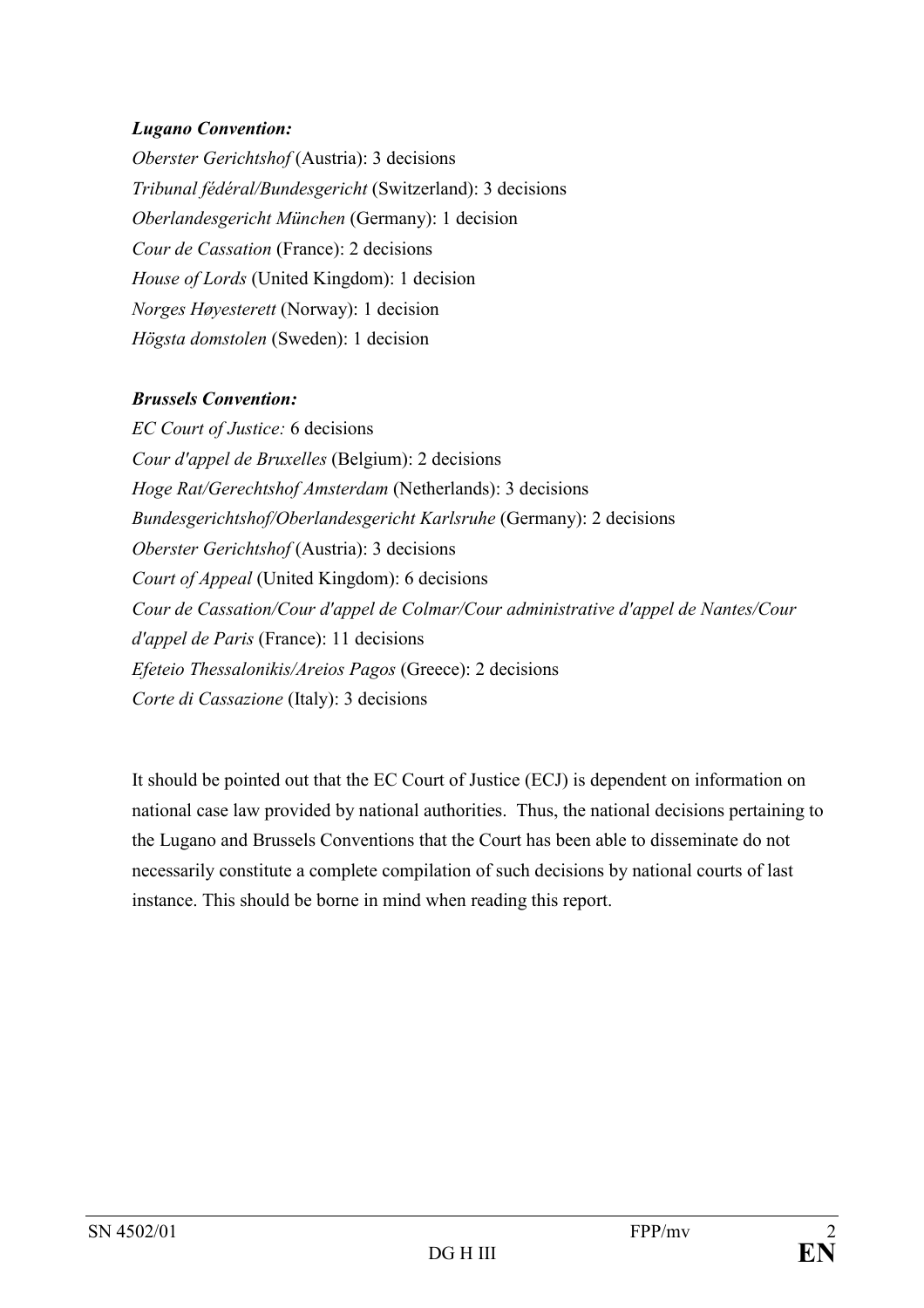Although the decisions cover a wide variety of questions, Article 5 (1) is the provision that is most frequently dealt with. The provisions disputed more than once are Article 1, 2<sup>nd</sup> para., Article 16 (1a) and Article 24. As was the case with the first and second reports, this report, too, will concentrate on the decisions on the Lugano Convention proper (12 decisions)**[4](#page-2-0)** .

#### **II. Overview of the case law**

1) Title I - Scope

### Article 1,  $2<sup>nd</sup>$  para. (1)

In a judgment by the Austrian Supreme Court  $(E, v, O)<sup>5</sup>$  $(E, v, O)<sup>5</sup>$  $(E, v, O)<sup>5</sup>$  the main issue was whether the matter to be decided fell within the material scope of the Convention. The parties had agreed as part of a divorce settlement that the ex-wife (the defendant) should be the principal debtor and the ex-husband (the plaintiff) the deficiency guarantor for a bank loan. When the defendant failed to discharge her obligations to the bank, the bank claimed payment from the plaintiff. The plaintiff then claimed "right of recourse" against the defendant.

<span id="page-2-0"></span> **4** Courts in the contracting States to the Lugano Convention have different traditions as to the disclosure of the considerations which led to their decision. A fair comparison of cases is thereby complicated.

<span id="page-2-1"></span>**<sup>5</sup>** Austrian *Obergerichtshof*, 21 October 1999, http://www.curia.eu.int/common/recdoc/convention/en/2000/17-2000.htm, Information No. 2000/17.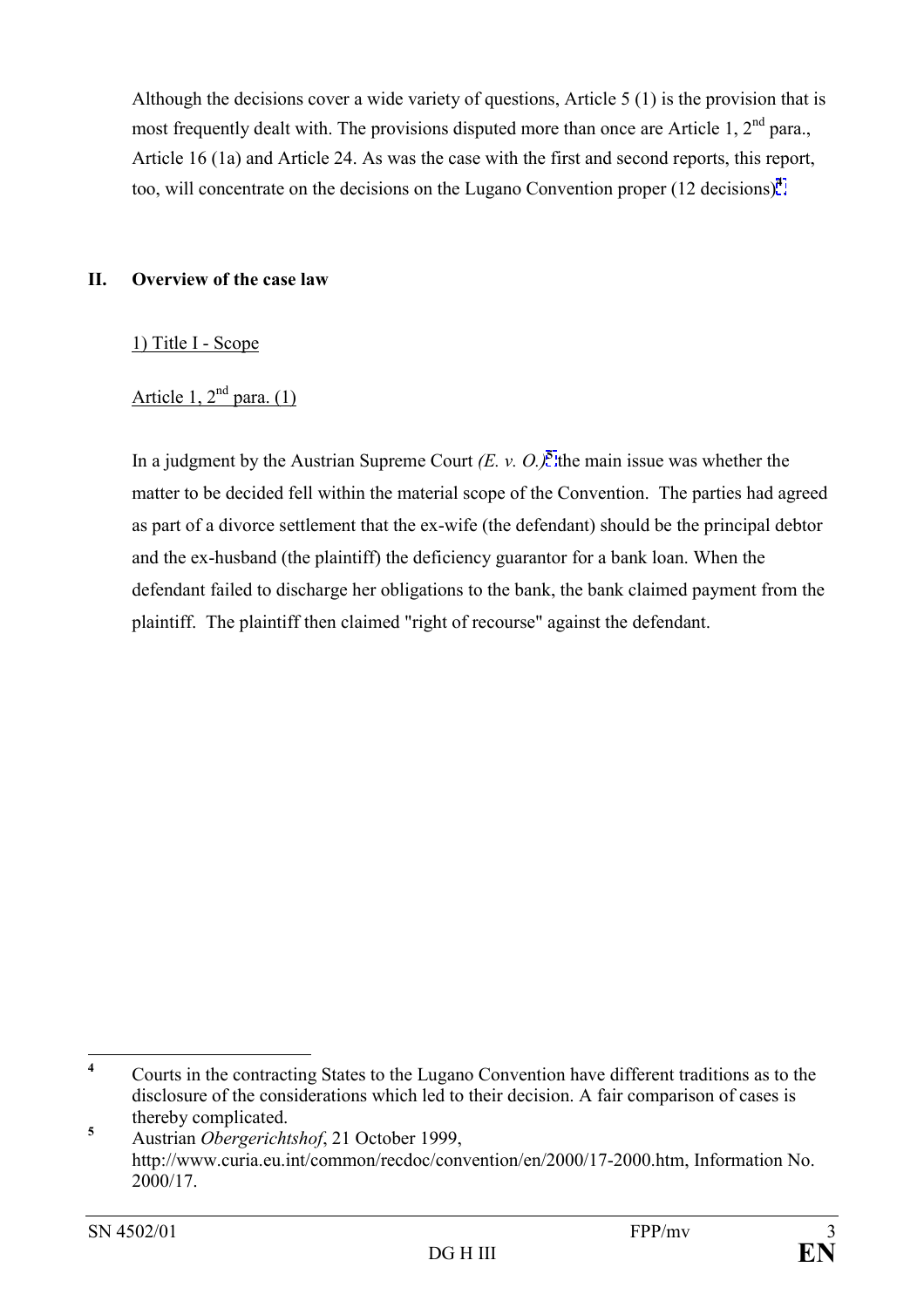In its brief remarks on the material scope of the Convention the Austrian Supreme Court based its decision on two ECJ rulings (*De Cavel v. De Cavel***[6](#page-3-0)** and *W. v. H*. **[7](#page-3-1)** ). These older decisions on the Brussels Convention were held to constitute an authentic interpretation of the identical provisions found in the Lugano Convention: corresponding to that case law, the term "rights in property arising out of a matrimonial relationship" (Article 1,  $2<sup>nd</sup>$  para. (1)) was said not to refer solely to the property regimes specifically and exclusively envisaged by certain national legal systems in the case of marriage. Any proprietary relationships resulting directly from the matrimonial relationship or the dissolution thereof were also said to be excluded, in this exception, from the scope of the Convention. The plaintiff's claim, so the Supreme Court held, was based on a settlement reached by the spouses on the dissolution of their marriage**[8](#page-3-2)** . The subject-matter of the case was therefore held to have correlations with property law resulting from the dissolution of the marriage and, as such, were not covered by the Convention.

## Article 1,  $2<sup>nd</sup>$  para. (4)

Article 1,  $2<sup>nd</sup>$  para. (4) rules that arbitration is outside the scope of the Lugano Convention. Views differ as regards the meaning of this provision, which is identical to Article 1,  $2<sup>nd</sup>$  para. (4) of the Brussels Convention. As already indicated in the Jenard Report**[9](#page-3-3)** , many, but not all disputes over arbitration clauses are excluded. The Schlosser Report**[10](#page-3-4)** on the Convention relating to the accession of Denmark, Ireland and the United Kingdom to the Brussels Convention discusses the different interpretations of this provision and states that court proceedings only fall within arbitration proceedings when they are ancillary to those

 **6** Slg. 1979 p. 1055 (143/78).

<span id="page-3-1"></span><span id="page-3-0"></span>**<sup>7</sup>** Slg. 1982 p. 1189 (25/81).

<span id="page-3-2"></span>**<sup>8</sup>** Austrian family law provides that in the case of divorce, the matrimonial property and all debts connected with such property have to be distributed amongst husband and wife in an equitable way. In principle, the distribution of the debts has only effects *inter partes* and does not affect the position of the creditor. A divorce by mutual consent is not possible if the parties do not reach an agreement on that point.

<span id="page-3-3"></span>**<sup>9</sup>** <sup>9</sup> OJ 1979, C 59/1 p.13.

<span id="page-3-4"></span>**<sup>10</sup>** OJ 1979, C 59/71 p. 92.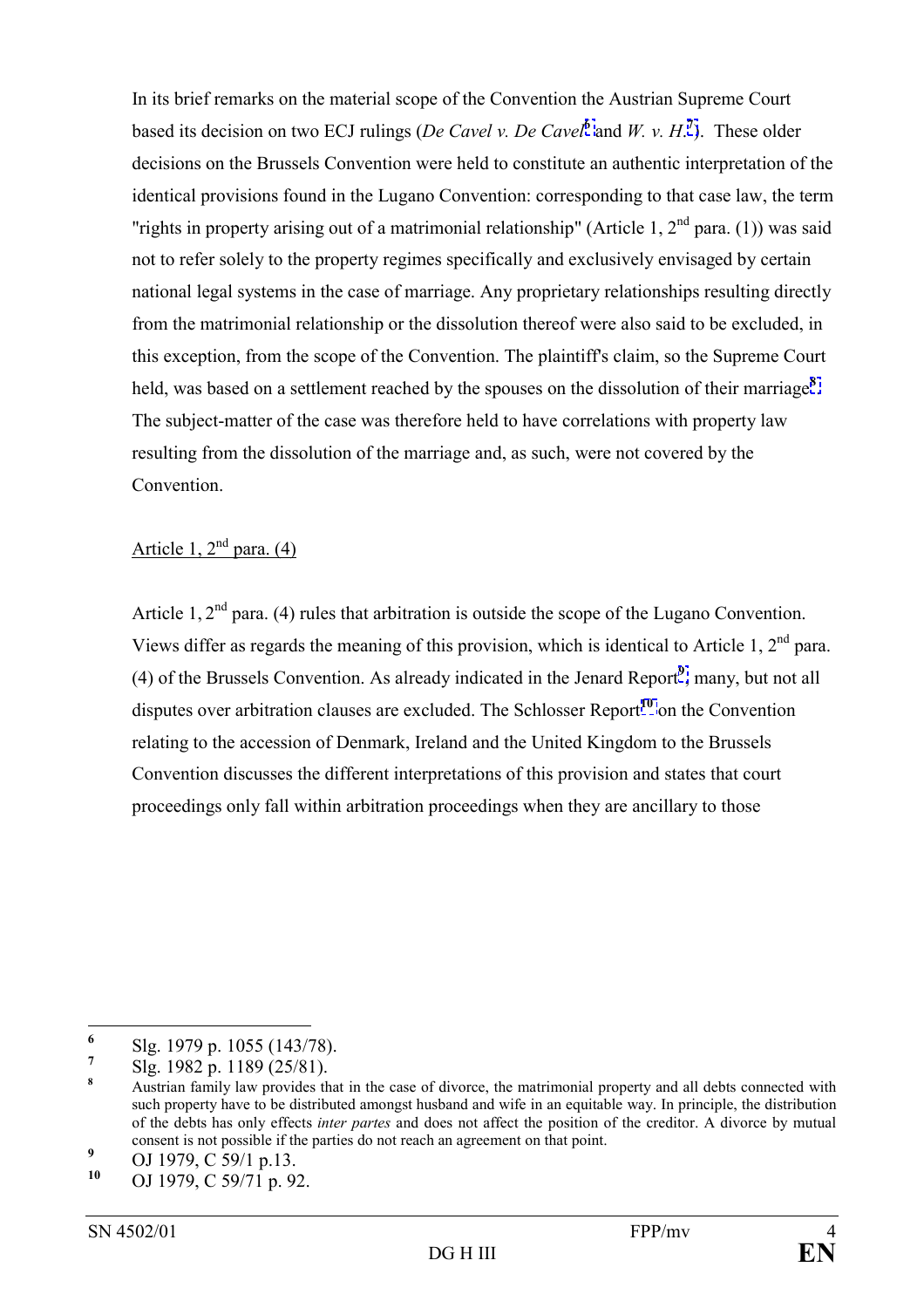arbitration proceedings. The ECJ accepted this interpretation in the *Rich v. Impianti* case**[11](#page-4-0)**. In this case, the ECJ decided that the exclusion provided for in Article 1,  $2<sup>nd</sup>$  para. (4) extends to litigation pending before a national court concerning the appointment of an arbitrator, even if the existence or validity of an arbitration agreement is a preliminary issue in that litigation. In a decision of 4 May 1999 the French *Cour de cassation (Piquet v. Sacinter)***[12](#page-4-1)** had to consider whether an arbitration clause in an individual contract of employment excluded the applicability of the Lugano Convention. A Belgian engineer had entered into an individual contract of employment with a Swiss company, the work to be carried out in France. The contract provided that in case of dispute it would be subject to arbitration in *Lausanne* and governed by the "concordat suisse sur l'arbitrage". The engineer was dismissed. He then sued the Swiss company for payment of damages, based on unjustified dismissal in the Labour Court at the place where he carried out his work. The Labour Court declared that it did not have jurisdiction. On appeal the Court of Appeal confirmed the Labour Court's decision. It based its decision on two grounds:

A. according to its Article 1,  $2<sup>nd</sup>$  para. (4) the Lugano Convention is not applicable to arbitration, and B. being a valid arbitration clause according to Swiss law, which is applicable to the contract, this clause excludes the application of French labour protection provisions.

The French *Cour de cassation* held that the Lugano Convention was applicable**[13](#page-4-2)**. In a concise judgment it stated that the arbitration clause could not be raised against an employee who in conformity with the applicable law has taken his former employer to the French competent courts and that by applying Article 5 (1) of this Convention the French courts had jurisdiction to decide on the matter. The *Cour de cassation* did not deal with Article 1,  $2<sup>nd</sup>$  para. (4)

<span id="page-4-0"></span> $11$ **<sup>11</sup>** Slg. 1991 p. I-3855 (190/89).

<span id="page-4-1"></span>French *Cour de cassation*, 4 May 1999, Revue de l'arbitrage 1999, p. 292; La semaine juridique-édition générale 1999 p. 1010, 1999 IV 2132, 2000 II 10337, http://www.curia.eu.int/common/recdoc/convention/en/2000/28-2000.htm, Information No. 2000/28.

<span id="page-4-2"></span>**<sup>13</sup>** As concerns Article 54 of the Lugano Convention see p. 19.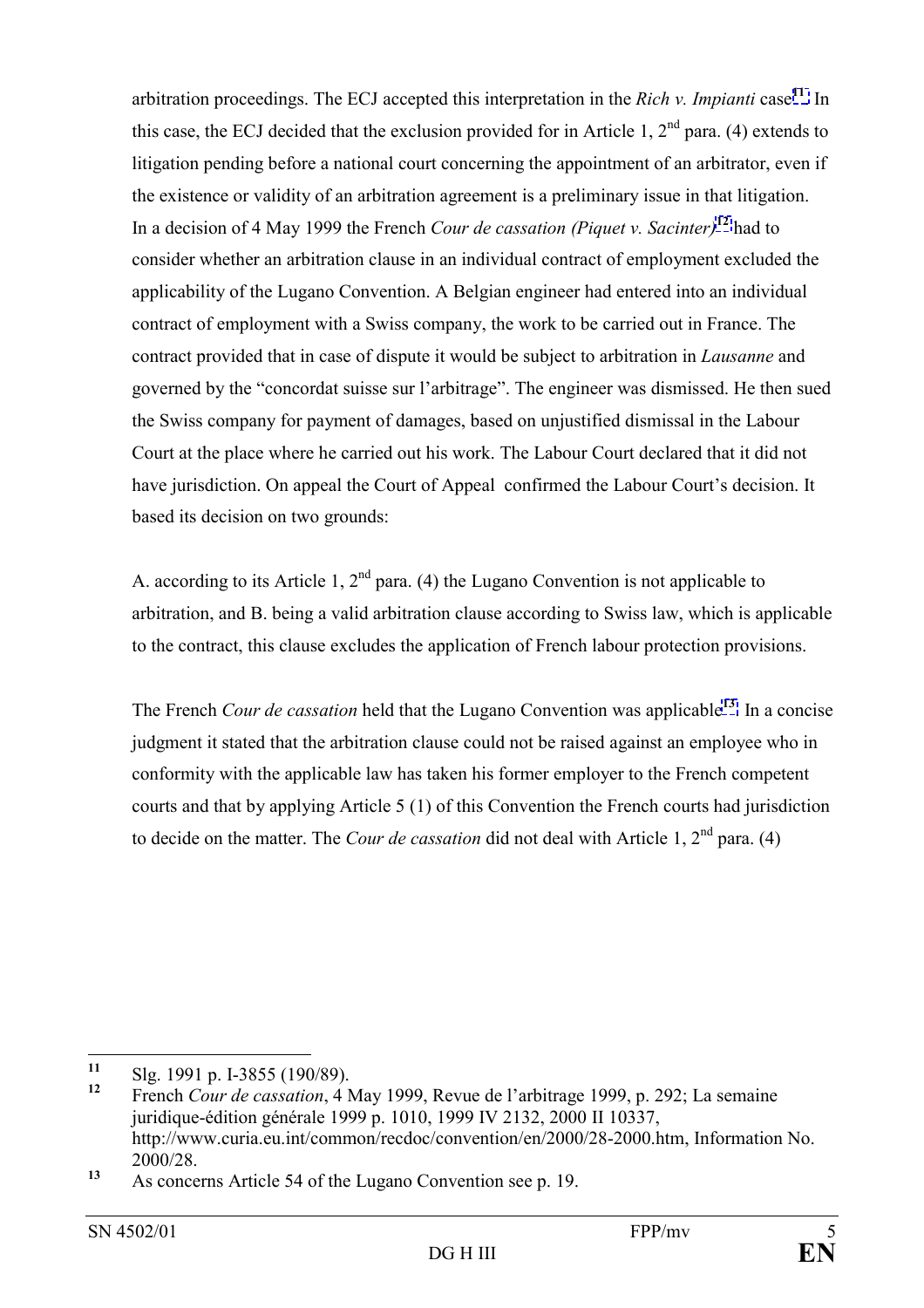specifically and did not explain why it referred the case to another Court of Appeal to decide on the merits. However, by referring directly to Article 5 (1) and referring the case to another Court of Appeal to decide on the merits it is unclear whether the *Cour de cassation* meant to refer to that court any decision on the validity or enforceability of the arbitration clause.

#### 2) Title II - Jurisdiction

In its decision on 26 October 1999 the Swedish Supreme Court *(Thessalian Paper Industry Svensaka AB:s i likvidation konkursbo v. P.F. and L.O.)***[14](#page-5-0)** came to the conclusion that it is left to national law to decide whether circumstances to support the application of a specific ground of jurisdiction in the Convention has to be invoked by the parties or if a court can apply the provisions in Title II in the Convention *ex officio*.

In this case, a Swedish company brought proceedings against several defendants, inter alia against a person domiciled in Finland, defendant Y, claiming liability for a deficiency of repayments in accordance with Swedish company law. The plaintiff claimed that Swedish courts – in this particular case, the *Stockholm* District Court – had jurisdiction regarding defendant Y under Article 16 (2) of the Convention. The *Stockholm* District Court held that the proceedings did not involve matters on the constitution of legal persons or any other matter mentioned in Article 16 (2), and dismissed the application.

The view that Article 16 (2) was not applicable was upheld by all instances. The *Svea* Court of Appeal, however, came to the conclusion that the *Stockholm* District Court had jurisdiction over defendant Y under Article 6 (1), since the court had jurisdiction regarding the codefendant under Article 2. It was undisputed that the actions against the co-defendants were connected as required by ECJ case-law (*Kalfelis v. Schröder*<sup>[15](#page-5-1)</sup>).

Defendant Y appealed against the decision of the *Svea* Court of Appeal, arguing that Article 6 could not be applied by the Court of Appeal since it was not invoked by the plaintiff when the proceedings were brought.

<span id="page-5-0"></span> $14$ **<sup>14</sup>** Swedish *Hˆgsta domstolen*, 26. October 1999; Nytt Juridiskt Arkiv 1999 I p. 660, http://www.curia.eu.int/common/ recdoc/convention/en/2000/50-2000.htm, Information No. 2000/50.

<span id="page-5-1"></span>**<sup>15</sup>** lg. 1988 p. 5565 (189/87).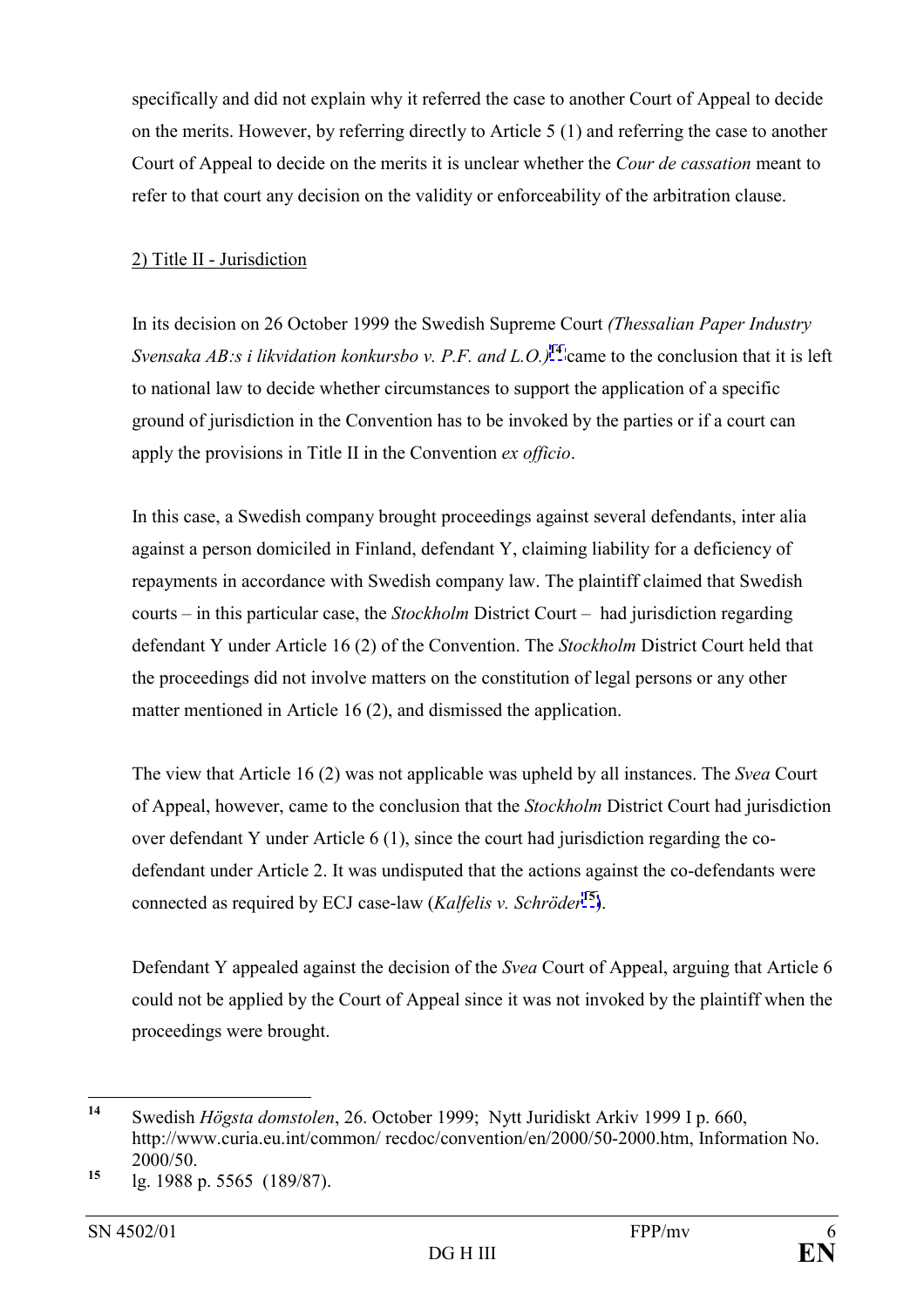The Supreme Court rejected this argument. The Court found that the provisions in Title II are meant to be applied whether invoked by the parties or not. Any obligation for courts to take into account circumstances that have not been invoked by the parties, was however found to be left to national law, with the exception of the situations dealt with by Articles 19 and 20. These provisions compel courts to consider certain issues *ex officio*. Outside the scope of those provisions the Supreme Court held that the Convention did not lay down any obligations.

#### Article 5 (1) clause 1

In a final judgment by the Higher Regional Court in *München*<sup>[16](#page-6-0)</sup>, the plaintiff, the trustee in bankruptcy of a private limited company with its registered office in Germany (hereinafter referred to as the company) sued the defendant for damages. The defendant had formerly been the company's managing director and was domiciled in Switzerland. The decision focused on the managing director's internal liability to the company, especially pursuant to certain provisions of German law on public limited companies. In particular, the plaintiff claimed that the defendant had misrepresented the company's nominal capital and "stripped" the company's assets.

Without first going into the prior question of whether the dispute related to a contract of employment pursuant to clauses 2 and 3 of Article 5 (1), the court classified the special legal relationship between the German private limited company and its managing director as its organ as a "contract" within the meaning of the first clause of Article 5 (1). It acknowledged that the appointment of a managing director by a company was an act under corporate law. The court found that since the position of a managing director within a company involved wide-ranging obligations towards the company, such an appointment had, however, to be accepted by the managing director. There was all the more reason, so the court held, to apply

<span id="page-6-0"></span> $16$ Munich *Oberlandesgericht*, 25 June 1999, Zeitschrift für Wirtschaftsrecht 1999 p. 1558, Der Betrieb 1999 p. 1847, http://www.curia.eu.int/common/recdoc/convention/en/2000/22- 2000.htm, Information No. 2000/22.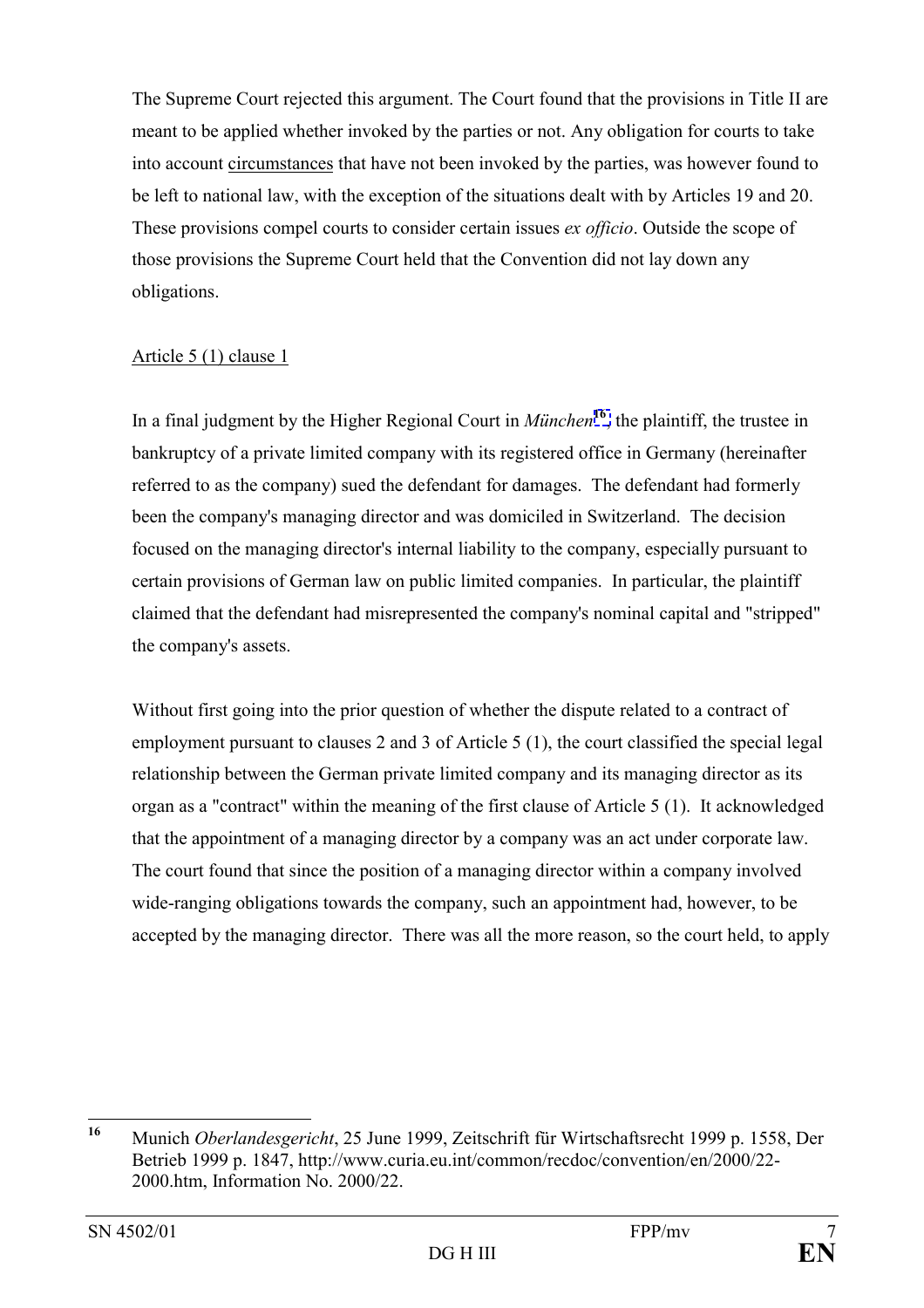Article 5 (1) as there was usually a contract of employment between the company and its managing director, specifying that legal obligations stemming from his position as company executive should also to be complied with. The ECJ was also stated to have ruled that obligations to pay money arising from the relationship between an association and its members were to be regarded as "matters relating to a contract" within the meaning of Article 5 (1) of the Brussels Convention, which had exactly the same wording. Membership of an association created, between the members, links as close as those created between parties to a contract. Furthermore, the court drew attention to the ECJ's qualification of the links between the shareholders of a company as being of a contractual nature.

In conclusion, the court declared itself to have international jurisdiction under the first clause of Article 5 (1), if not already under Article 5 (3) so far as the action could be classified as tortious. The court held that the place of performance of the disputed contract, which was to be determined by reference to the principles of private international law, was Germany (registered office of the company).

In a decision of the British *House of Lords* of 17 February 2000 *(Agnew and others v. Lansförsäkringsbolagens*  $AB$ <sup>[17](#page-7-0)</sup>, one of the issues at hand was the interpretation of Article 5 (1)**[18](#page-7-1)**. The plaintiffs brought proceedings in England against an insurance company domiciled in Sweden, seeking a declaration that they were entitled to set aside a reinsurance contract on the grounds of misrepresentation and non-disclosure. The background to the proceedings is the following. The plaintiffs carried on reinsurance business in the London market and provided reinsurance for a risk entered into by the Swedish company, who had issued suppliers' and manufacturers' guarantee insurance in respect of obligations arising under a contract to supply a Norwegian company with underwater valves for use in oil fields. The claimants argued that they were induced to enter into the contracts by material misrepresentation and that the defendant, through its brokers, was guilty of material nondisclosure during the negotiation and the presentation of the risk, in London.

<span id="page-7-0"></span><sup>17</sup> **<sup>17</sup>** British *House of Lords*, 17 February 2000, The All England Law Reports 2000 Vol. 1 p. 737, http://www.curia.eu.int/common/recdoc/convention/en/2000/40-2000.htm, Information No. 2000/40.

<span id="page-7-1"></span><sup>&</sup>lt;sup>18</sup> The issue whether the dispute fell under Articles 7 to 12 on jurisdiction in matters relating to insurance contracts is dealt with in a following section in this report.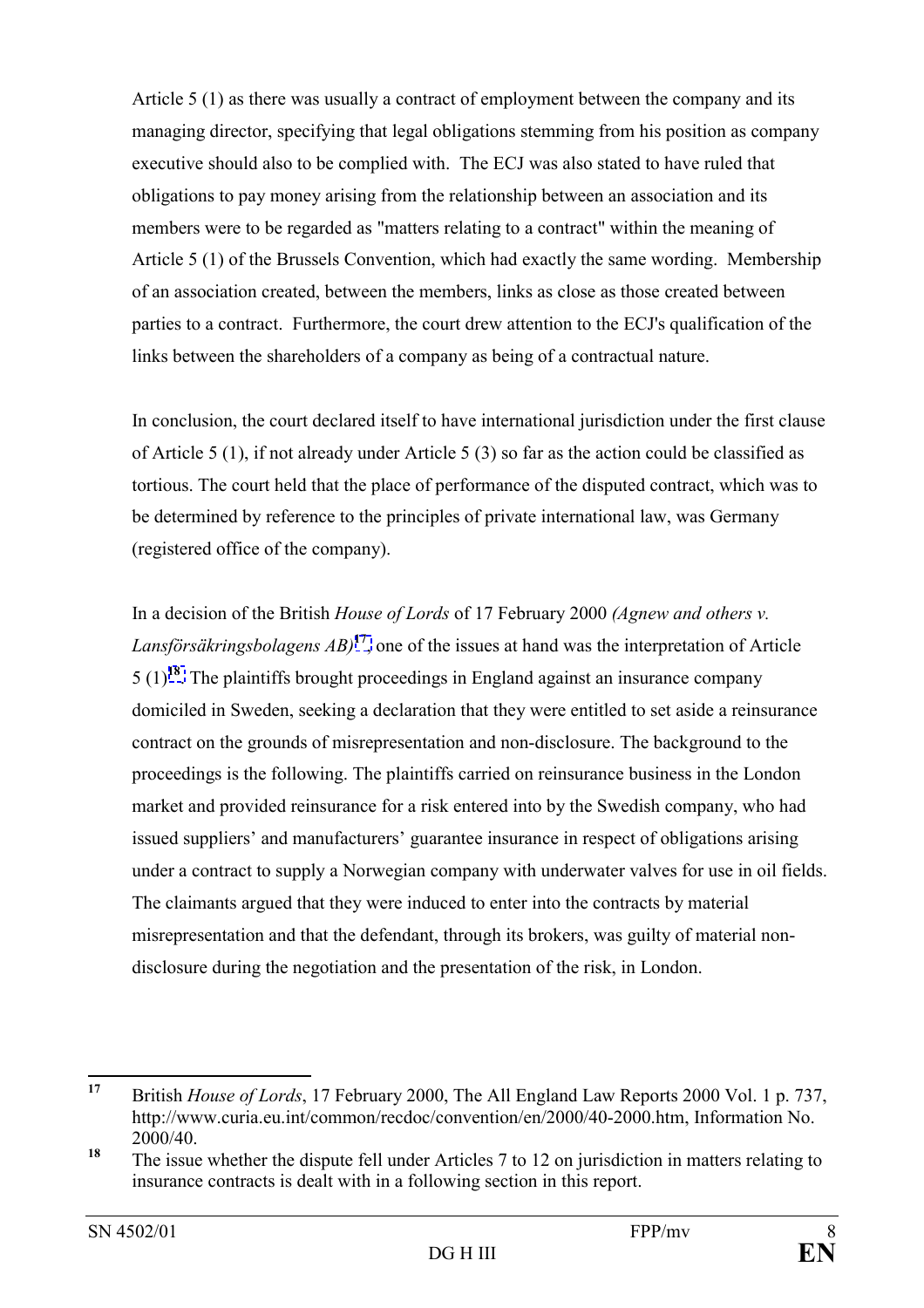In bringing the proceedings, the plaintiffs relied on Article 5 (1) of the Lugano Convention. The defendant argued that the proceedings fell outside the scope of Article 5 (1), contending that the "obligation in question" had to be an obligation *under* a contract and that an obligation of disclosure in pre-contractual negotiations was not such an obligation.

The *High Court* and the *Court of Appeal* accepted jurisdiction under Article 5 (1). Also the *House of Lords* found that English courts had jurisdiction under Article 5 (1). Firstly, the *House of Lords* held that an obligation to disclose in pre-contract negotiations could constitute the obligation in question for the purposes of Article 5 (1). This conclusion was held to be consistent with the ordinary meaning of the language used in the provision. Furthermore, the policy and principle underpinning the provision was found to support that interpretation. Secondly, the *House of Lords* held that an obligation which, if not fulfilled, provided a right to set aside the contract was to be regarded as a contractual obligation. In this context it was pointed out that a distinction has to be made in relation to cases where an apparent contract was void *ab initio*.

The reasoning in the decision by the *House of Lords* takes as its starting point the language of Article 5 (1). In the opinion of Lord Woolf, this standpoint is examined in relation not only to the policy behind the Convention, but also in relation to case-law of the ECJ. Referring to i.a. *de Bloos v. Bouyer***[19](#page-8-0)** and the *Effer v. Kantner***[20](#page-8-1)** , Lord Woolf concludes that ECJ case-law does not take a stand on the issue whether pre-contractual obligations are within Article 5 (1). Neither should, according to this opinion, the *de Bloos* case and the use of the words "...the obligation referred to in Article  $5(1)$  is still that which arises under the contract." be interpreted as limiting Article 5 (1) to obligations arising under express terms of a contract.

<span id="page-8-0"></span> $19$ <sup>19</sup> Slg. 1976 p. 1497 (14/769).<br><sup>20</sup> Sl<sub>1</sub> 1982 p. 825 (28/81).

<span id="page-8-1"></span>**<sup>20</sup>** Slg. 1982 p. 825 (38/81).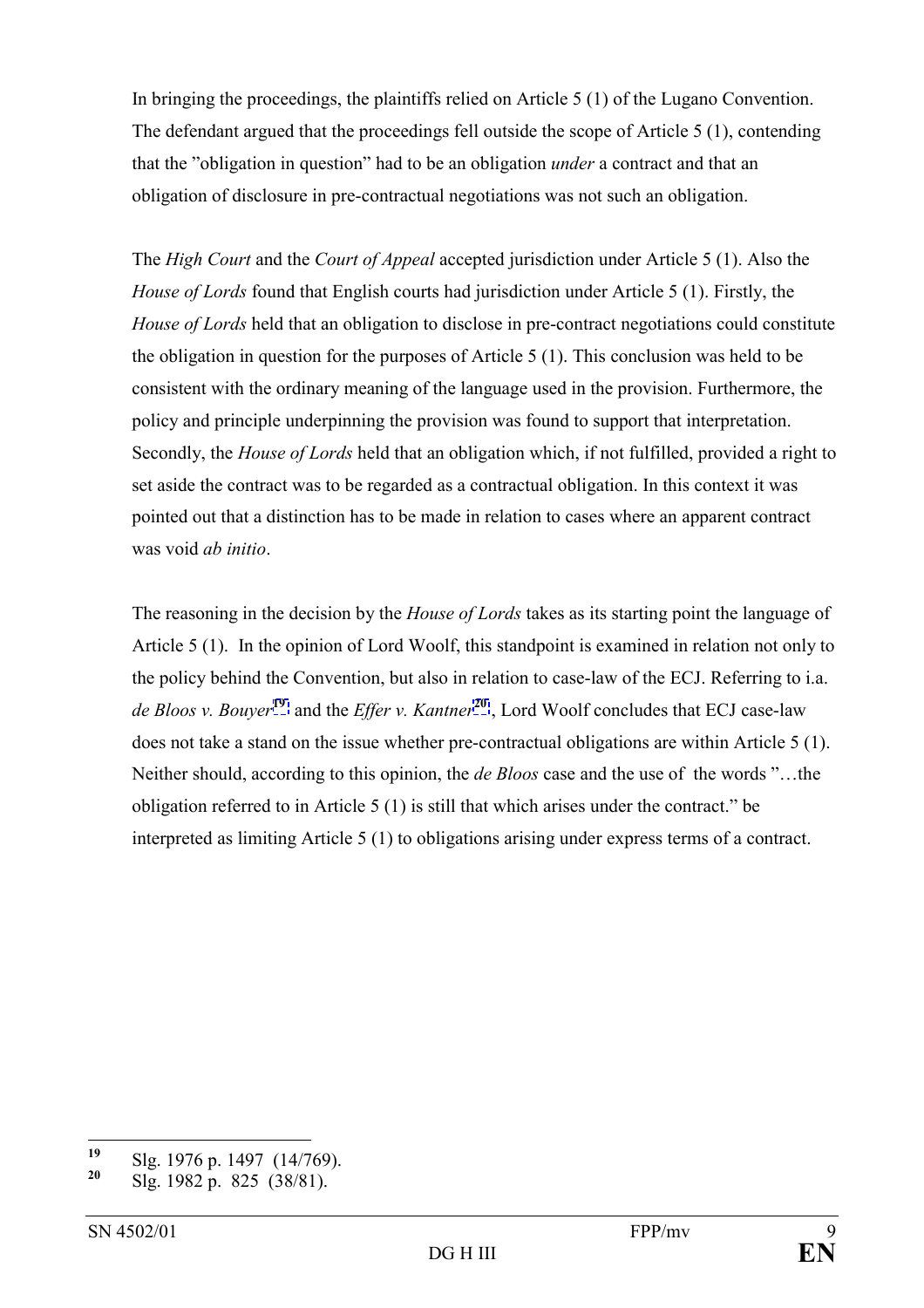In dissenting opinions of Lord Hope and Lord Millett, conclusions to the contrary are made with regard to pre-contractual obligations. Lord Hope finds the references in ECJ judgment in *Groupe Concorde v. Suhadiwarno*<sup>[21](#page-9-0)</sup> to "the intention of the parties" and to the place which has a real connection with the "true substance of the contract" to support the conclusion that when the court uses the words "contractual obligation" it has in mind obligations created by or arising under the contract. Lord Millett argued that an obligation relevant to the application of Article 5 (1) must be a contractual obligation, voluntarily undertaken by the party to the contract and contained in the contract itself. A breach of the duty to act in utmost good faith when the reinsurance contract was entered into could not be regarded to be a performance or a non-performance of an obligation created by the contract.

### Article 5 (1) clauses 1 and 2

In a decision of 20 January 1999 the Austrian Supreme Court<sup>[22](#page-9-1)</sup> considered whether a selfemployed commercial agent could sue his principal at the place of jurisdiction for the contract of employment (second clause of Article 5 (1)) in an action in which he claimed payment of commission, compensation for termination of an agreement, submission of a statement of accounts and preparation of an abstract of accounts. The court found that the ECJ was not directly entitled to interpret the Lugano Convention. Pursuant to Protocol No 2 to that Convention, ECJ decisions handed down prior to 16 September 1988 (= date the Lugano Convention was signed) were to be regarded as authentic interpretations. The court went on to say that the case law of the other Contracting States was also to be taken into account. Lastly, in interpreting the Convention, due account was to be taken of the principles deriving from ECJ case law on parallel provisions of the Brussels Convention. The methodological principles applicable to interpretation of the Brussels Convention could also, so the court held, be drawn upon for the interpretation of the Lugano Convention.

<span id="page-9-0"></span> $21$ <sup>21</sup> Slg. 1999 p. I-6307 (440/97).

<span id="page-9-1"></span>**<sup>22</sup>** Austrian *Oberster Gerichtshof*, 20. January 1999, Juristische Bl‰tter 1999 p. 745, http://www.curia.eu.int/common/ recdoc/convention/en/2000/14-2000.htm, Information No. 2000/14.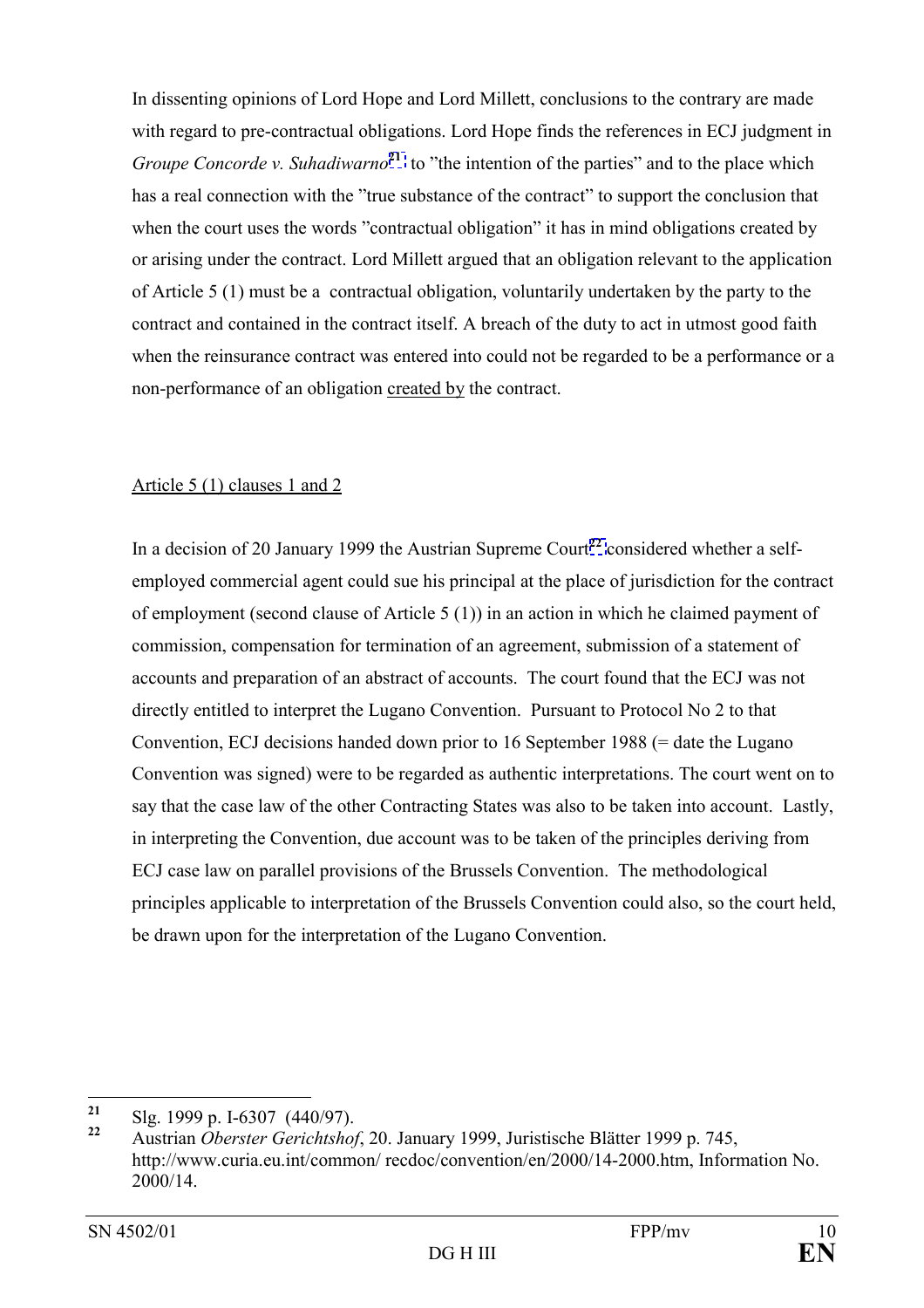The court held that exceptions from the basic rule in Article 2 were to be interpreted narrowly. Pursuant to the second clause of Article 5 (1), actions arising out of employment contracts could be also brought at the place where the work was habitually carried out. The term "contract of employment" was said generally to be given an autonomous interpretation. The interpretation of Article 6 of the 1980 Rome Convention on the law applicable to contractual obligations was also to be taken into account. Contracts of employment were held to be agreements between the employer and the employee covering a dependent, subordinate activity. As stated by the ECJ in the *Mulox v. Geels*<sup>[23](#page-10-0)</sup> case, the contract of employment created a lasting bond which integrated the employee into the organisational framework of the employer's business in a specific way. According to the lower court's findings this did not apply to the plaintiff's situation. His dependence on the defendant was not such, either in personal or commercial terms, as to amount to personal dependence. There was therefore no dependent, subordinate relationship, so that the action could not be based on the second clause of Article 5 (1).

By way of supplementation, the Austrian Supreme Court looked at the question whether the action could be based on the place of performance for other contractual disputes (first clause of Article 5 (1)). According to ECJ case law, the place of performance was to be determined by the law applicable to the contract. However, this did not mean that a separate place of performance had to be determined for each separate claim. If a claimant based his action on several obligations arising under the same contract, the court had to be guided by the maxim *accessorium sequitur principale*. The court said that in order to avoid a multiplicity of fora, in cases where various obligations were at issue, it would be the principal obligation which would determine its jurisdiction. In the case in point, the principal obligation was held to be the obligation in regard to the payment of a sum of money (and not the claim for submission of a statement of accounts or for preparation of an abstract of accounts).

Since the defendant was domiciled in Finland and the place of performance was also in Finland, the Austrian court declined international jurisdiction.

<span id="page-10-0"></span> $2<sub>3</sub>$ **<sup>23</sup>** Slg. 1993 p. I-4075 (125/92).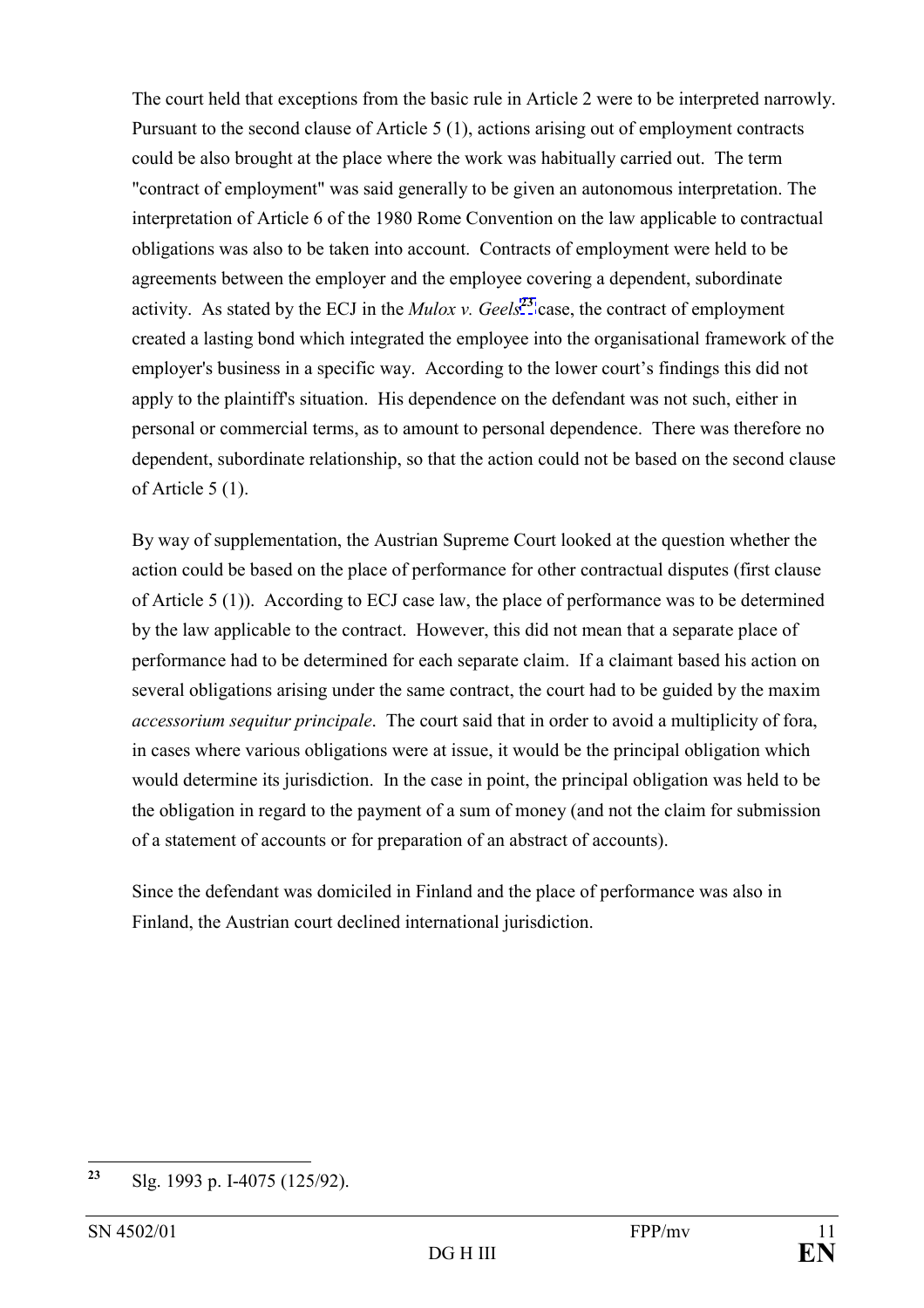### Article 5 (3)

In a decision of 2 August 1999 the Swiss Federal Court *(P.H. v. B.T.)***[24](#page-11-0)** was seized of a case where the plaintiff was seeking a court declaration negating the existence of a certain claim. The plaintiff, the director of a bank in an advisory capacity, had been in correspondence with the *Zürich* regional prosecutor's office and made a witness statement to it. The defendant alleged that it had been harmed by this action, which it considered to be tortious and claimed damages from the plaintiff. The plaintiff sought a declaration that he was not liable to the defendant, or at least not through any tortious act.

The court took as its starting point the ECJ decision in the case *Tatry v. Rataj[25](#page-11-1)*. According to that decision, an action seeking a declaration that the plaintiff is not liable for causing loss had the same cause of action as proceedings brought by the opposing party seeking to have the plaintiff declared liable for loss; therefore where a tort claim was in dispute the proceedings for a declaration that the plaintiff is not liable were to be brought in the same place as the disputed claim would have to be brought.

The court conceded that problems might arise if no single place of commission could be identified, e.g. if the event giving rise to the injury occurred in one place but the injury occurred elsewhere. The court thought it might be problematic that under these circumstances, it would be the plaintiff (the presumed wrongdoer), rather than the victim, who would have the option allowed by Article 5 (3) of suing either in the place where the injury occurred ("Handlungsort") or in the place where the event giving rise to the injury occurred ( $"Erfolgsort"$ ). At any rate, there was in the court's opinion no problem in the case in point, because the court seized thereof was particularly close to the source of the evidence and facts of the case.**[26](#page-11-2)**

<span id="page-11-0"></span> $24$ **<sup>24</sup>** Swiss *Bundesgericht*, 2. August 1999; Entscheidungen des Schweizerischen Bundesgerichts Bd. 125 III p. 346, http://www.curia.eu.int/common/recdoc/convention/en/2000/19-2000.htm, Information No. 2000/19.

<span id="page-11-1"></span><sup>&</sup>lt;sup>25</sup> Slg. 1994 p. I-5439 (406/92).

<span id="page-11-2"></span>The court also concluded that the wrongdoer as the plaintiff does not have to provide evidence supporting jurisdiction as he is the one who denies the factual basis of the victim's claim. In such cases the averments of the alleged victim suffice to create jurisdiction.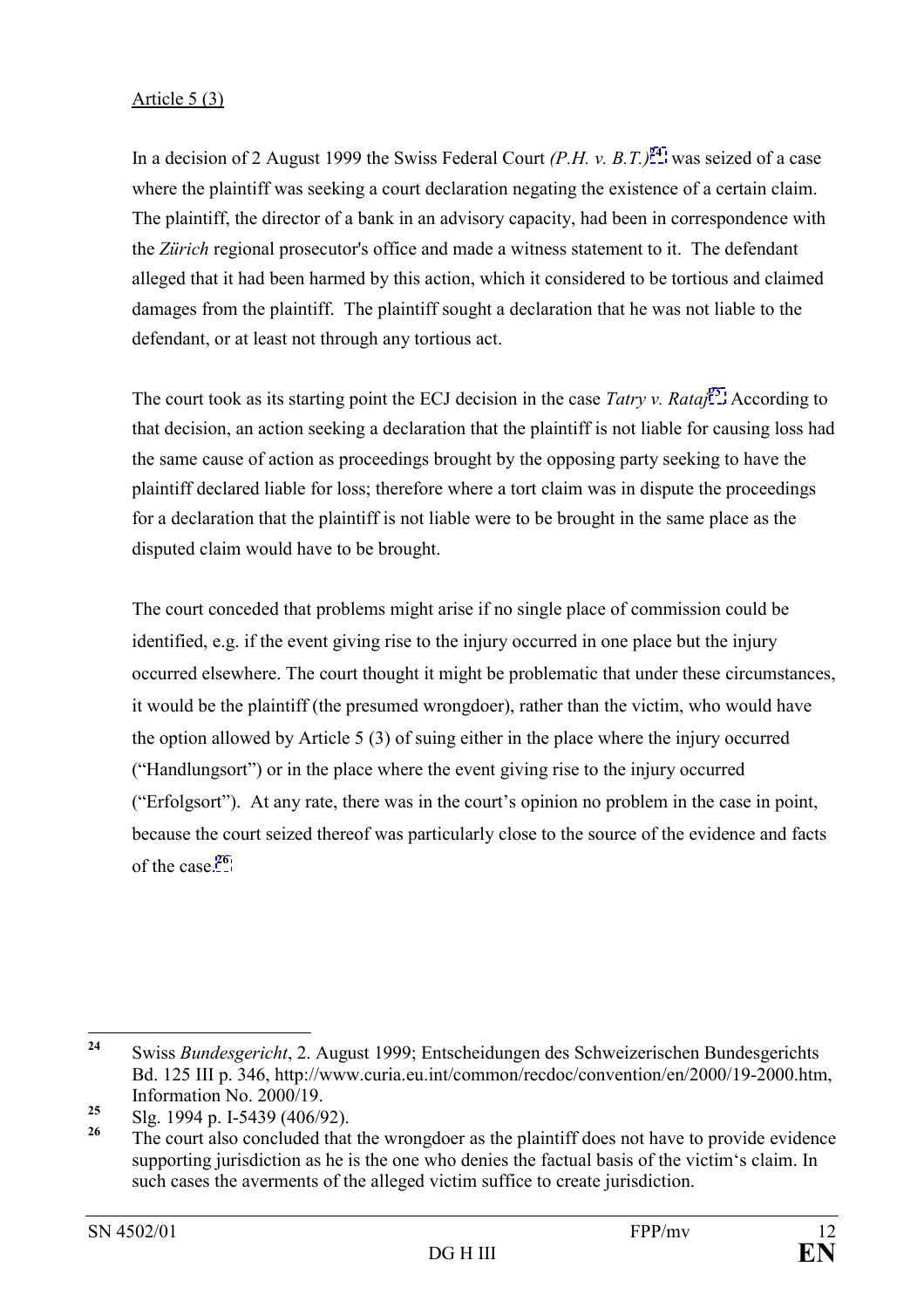As regards Article 5 (3) Lugano Convention, views differ as to whether the court is required to examine whether a tortious act was actually committed in a case where the defendant denies commission. To the extent that such examination is demanded, this is designed to avoid jurisdiction being procured on the basis of arbitrary allegations made by the plaintiff. But where a supposed tortfeasor has brought an action seeking a court declaration negating the existence of a cause of action, this will not be necessary in the opinion of the Swiss Federal Court, for, if that were not the case, a supposed tortfeasor denying commission of a tort would not be able to benefit from the jurisdiction envisaged in Article 5 (3).

Finally, the court also dealt with the question of where the event giving rise to the injury, i.e. the plaintiff's alleged tortious statements, occurred. It ruled that this was the place where statements were made orally to third parties or where written statements were dispatched.

### I. Articles 7 and 11

In the above mentioned decision of the *House of Lords* of 17 February 2000 *(Agnew and others v. Lansförsäkringsbolagens*  $AB$ *<sup>[27](#page-12-0)</sup> the interpretation of "matters relating to insurance"* was dealt with in addition to the questions regarding Article 5 (1). The issue was whether a reinsurance contract is covered by the protective provisions in Title II, Section 3 of the **Convention** 

One of the objections to English courts having jurisdiction put forward by the defendant was that the case was a matter related to insurance under Article 7. Thus, the insurer could according to Article 11 only bring proceedings in the courts of the Contracting State where the defendant was domiciled.

<span id="page-12-0"></span> $27$ **<sup>27</sup>** British *House of Lords*, 17 February 2000; The All England Law Reports 2000 Vol. 1 p. 737, http://www.curia.eu.int/ common/recdoc/convention/en/2000/40-2000.htm, Information No. 2000/40. The background to the dispute is described on p. 7.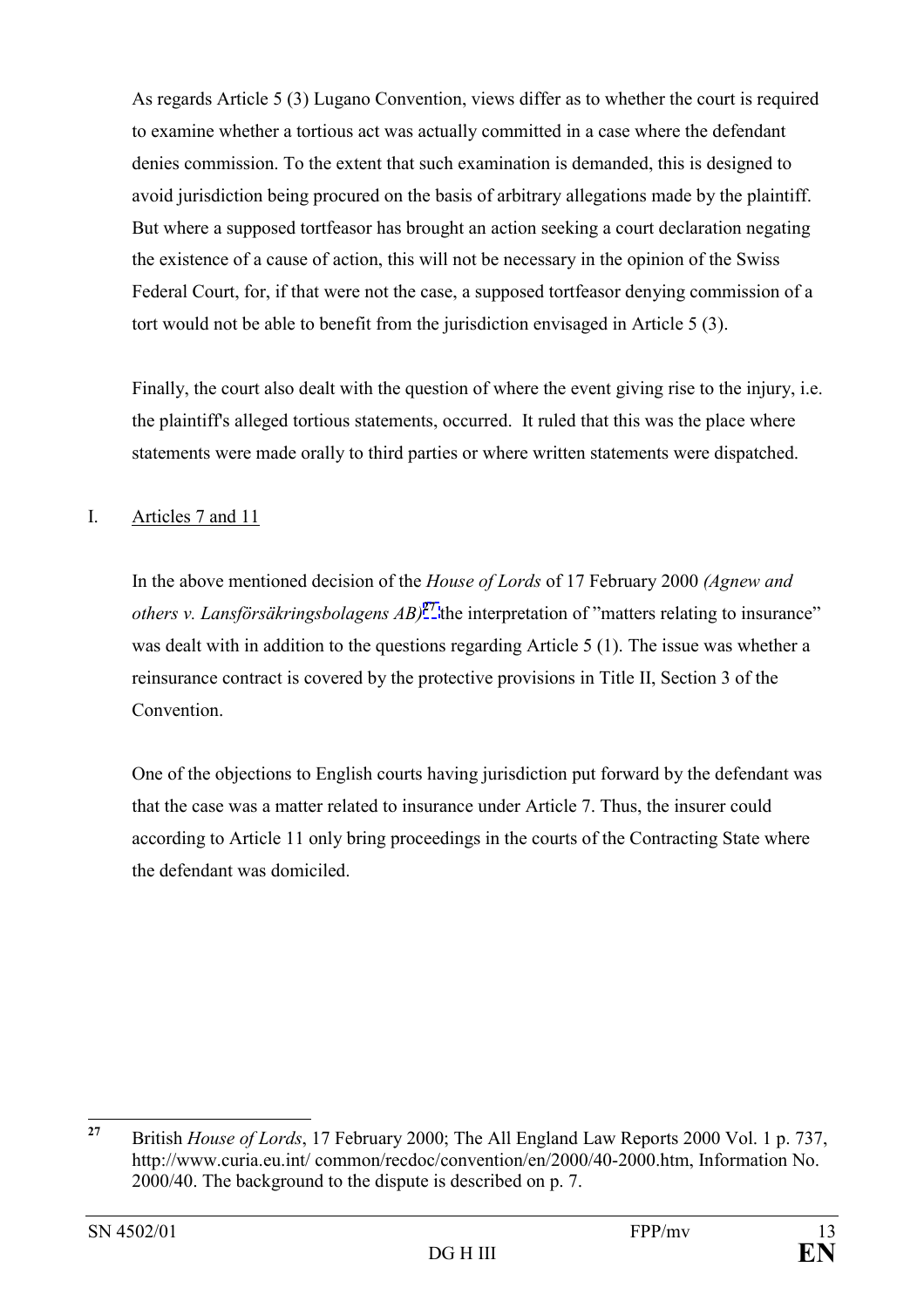The *House of Lords* was unanimous in rejecting this defence and held that the provisions in Section 3 of the Convention had as the primary objective to protect the weaker party in a insurance contract. The reinsured could not conventionally be regarded as a weaker party and did not, according to the *House of Lords*, need social protection against reinsurers. Moreover, insurance and reinsurance were considered to be conceptually different and serving different purposes. This outcome is consistent with the standpoints made in the Schlosser Report**[28](#page-13-0)** on the 1978 Accession Convention, which has been confirmed by ECJ in *Group Josi v. UGIC***[29](#page-13-1)***.*

### Article 8,  $1<sup>st</sup>$  para.  $(1, 2)$

In a decision of the French *Cour de cassation (Consorts Bonello v. Crèdit Commercial de France Suisse et autre*)<sup>[30](#page-13-2)</sup> the interpretation of Article 8.1<sup>st</sup> para. (2) was at stake. In this case a testator had been granted a loan by a Swiss bank which was guaranteed by a life insurance policy with a Swiss insurance company. When the testator died, the heirs, with residence in France, summoned both companies before the *Nice* District Court stating that the bank's claim to repayment of the loan was not justified and that the insurance company had no right to refuse its guarantee. The heirs were of the opinion that they could go to the court where they were domiciled on the ground of Article 8,  $1<sup>st</sup>$  para. (2) of the Lugano Convention. The *Nice* Court and the *Aix-en-Provence* Court of Appeal both declined jurisdiction on the basis of Article 8 of the Brussels Convention.

<span id="page-13-0"></span><sup>28</sup> <sup>28</sup> OJ 1979, C 59/71 p. 117.

<span id="page-13-1"></span><sup>&</sup>lt;sup>29</sup> Slg. 2000 p. I-5925 (412/98).<br><sup>30</sup> Example Gauge de Granatian 22.

<span id="page-13-2"></span>French *Cour de Cassation*, 22 February 2000, Bulletin des arrêts, Chambres civiles, 2000 I No. 55, http://www.curia.eu.int/common/recdoc/convention/en/2000/34-2000.htm, Information No. 2000/34.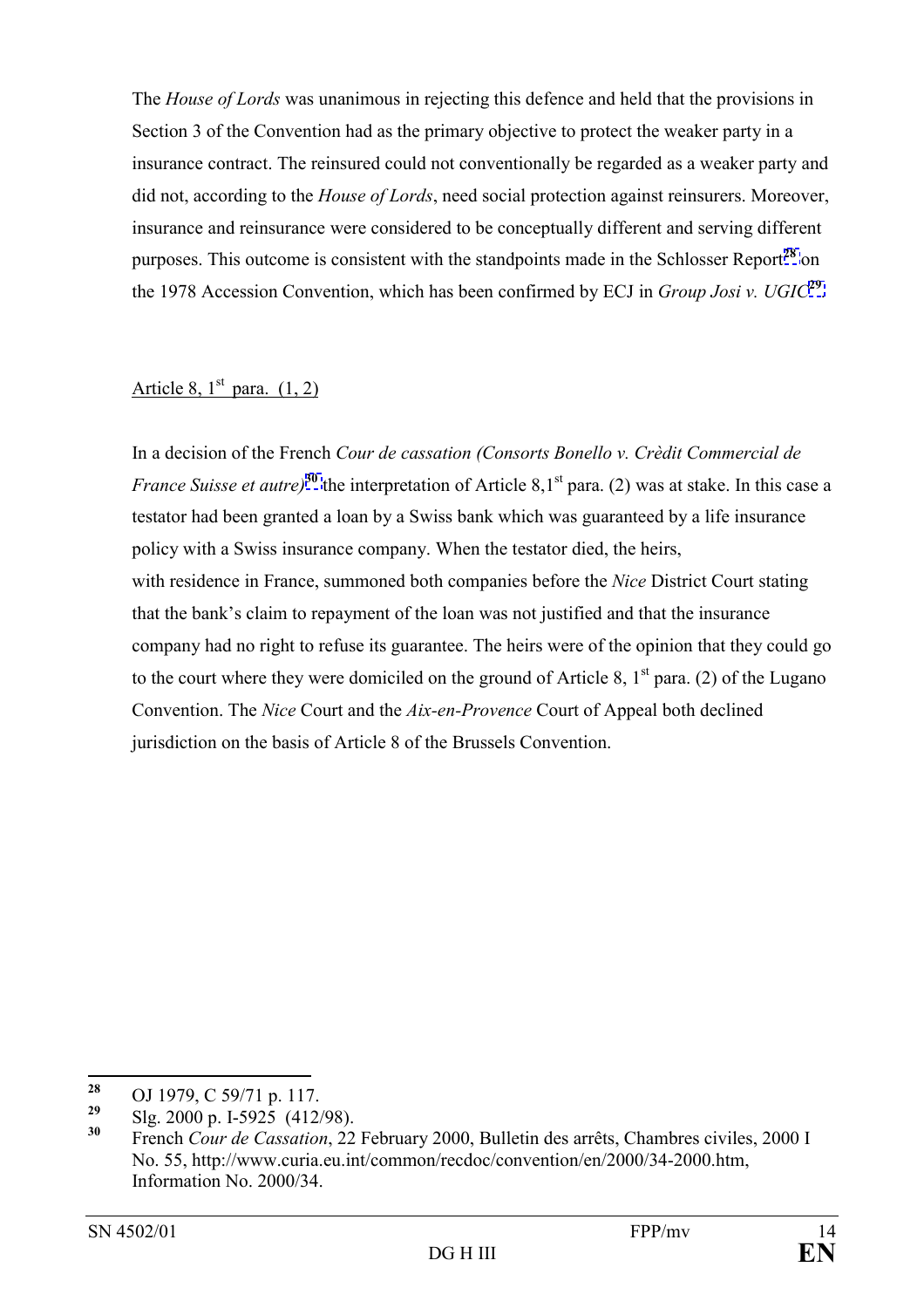The *French Cour de cassation* held that the appeal could not be based on the ground that the courts had applied Article 8 of the Brussels Convention although Article 8 of the Lugano Convention was applicable with regard to the domicile of the Swiss insurer, as the terminology of these provisions is identical. The question decided here has probably never been raised before in Brussels and Lugano Convention cases but may become of particular interest in the near future. Without explicitly saying so the *Cour de cassation* decided that the mere fact that a court had applied the wrong international instrument may not give rise to an appeal, if the correct ground of jurisdiction has been applied. Before long, the European Commmunity and Lugano States will be confronted with four or even five different international instruments on jurisdiction and enforcement. From 1 March 2002 the Brussels Convention will be replaced by the Brussels Regulation on jurisdiction and enforcement**[31](#page-14-0)**, which will be binding from that date upon fourteen EU Member States. Denmark - which has a special position under the EU Amsterdam Treaty - will not be subject to this Regulation and will remain under the Brussels Convention until a new Convention between Denmark and the EU/other member states of the EU, revised along the lines of the Brussels Regulation, will come into force. In the meantime, the Lugano Convention, too, will be revised in the same way. Until such time as every actual Lugano Convention State will have ratified the new Lugano Convention, the jumble will remain in place especially since the drafting of clear disconnection clauses almost seems impossible in legal terms and wholly impossible in political terms.

The *Cour de cassation* rejected the appeal, stating that on the basis of Article 8, 1<sup>st</sup>para. (2), courts have jurisdiction at the place where the policy-holder is domiciled only for the benefit of the person who has contracted with the insurer. Heirs may exercise claims formerly owned by the testator but they are not policy-holders as referred to in the mentioned provision.

<span id="page-14-0"></span> $31$ **<sup>31</sup>** OJ 2001, L 12/1.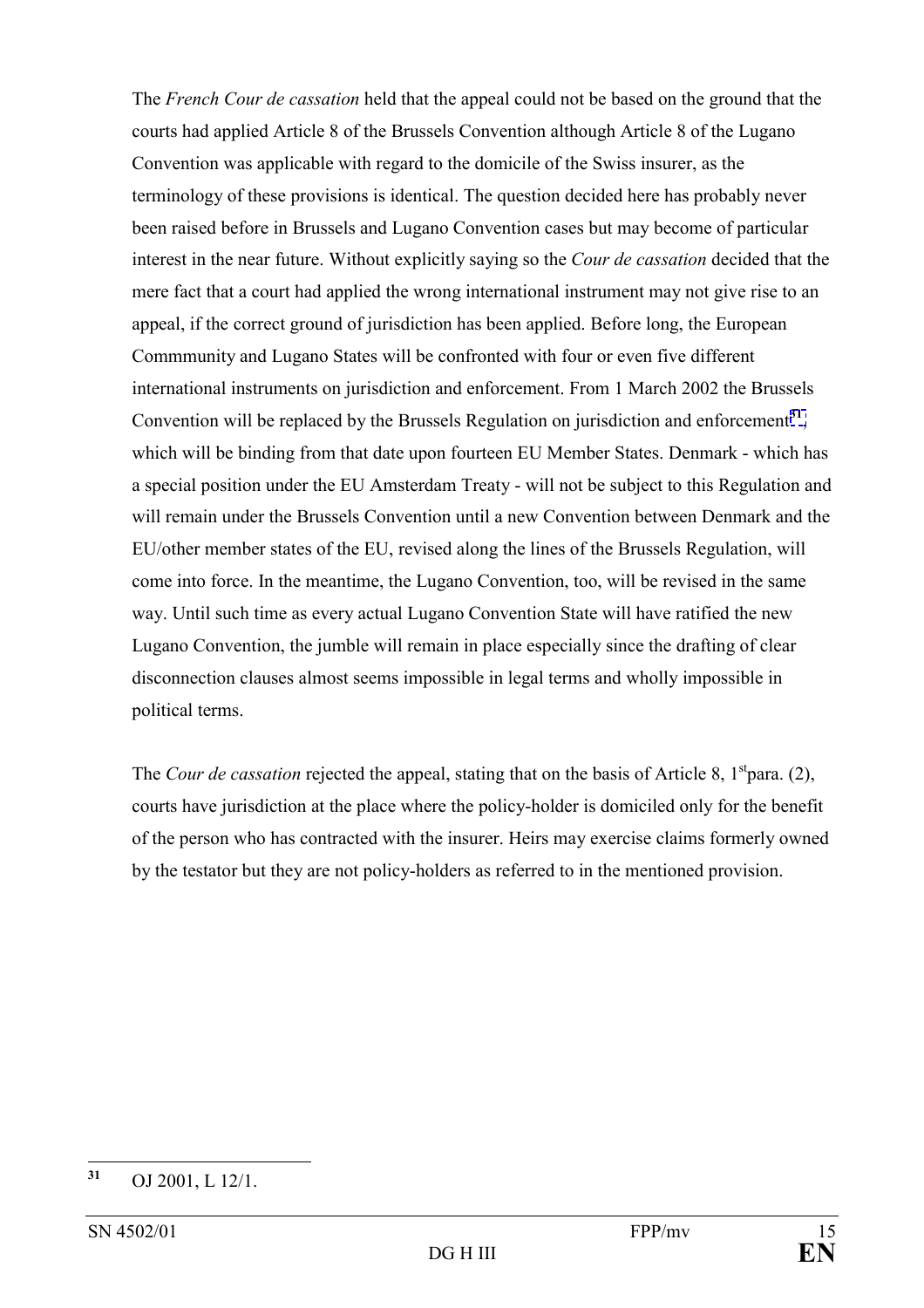This point of the decision discusses the meaning of Article 8,  $1<sup>st</sup>$  para. (2) of the Lugano Convention. This part of Article 8 is identical to the same part of Article 8 of the Brussels Convention, which, until now, has not given rise to any question of interpretation. The Jenard Report **[32](#page-15-0)**only commented that the policy-holder is the person who has contracted with the insurance company, and that this forum actoris jurisdiction lies with the courts for the place of the policy-holder's domicile at the time of instigating the case. The decision of the *Cour de cassation* determined the right of the policy-holder to summon the insurer before the courts of the place where he is domiciled, a right which is not open to universal heirs. Whether this opinion is acceptable to all European Union States and all Lugano States, is not certain.

#### Article 16 (1)

There was interpretation of Article 16 (1) in a ruling given by the Austrian Supreme Court *(H. v. K.*)<sup>[33](#page-15-1)</sup>. The plaintiff sued the defendant in respect of a contract which both parties described as a "lease agreement". The object of the contract was the lease of exhibition space outside Austria. In addition, the contract settled how electricity, heating and ancillary costs such as telephone units were to be charged. The plaintiff also promised assistance from her PR department and offered to publish the defendant's brochures in-house. The plaintiff provided the defendant with addresses from her customer files for an envisaged mail-shot.

The Austrian court based its ruling on the ECJ's decision in the *Rösler v. Rottwinkel*<sup>[34](#page-15-2)</sup> case. Having due regard to the circumstances of the individual case - so the court held - the crucial point in a mixed contract was whether the contract was at least primarily a lease/tenancy agreement. The court held that the lower instance had been right not to accord any particular importance to services provided by the plaintiff (advertising, mail-shot) over and above the payment of rent.

<span id="page-15-0"></span><sup>32</sup> **<sup>32</sup>** OJ 1979, C 59/1 p. 31.

<span id="page-15-1"></span>**<sup>33</sup>** Austrian *Oberster Gerichtshof*, 29 September 1999, http://www.curia.eu.int/common/recdoc/convention/en/2000/16-2000.htm, Information No. 2000/16.

<span id="page-15-2"></span>**<sup>34</sup>** Slg. 1985 p. 99 (241/83).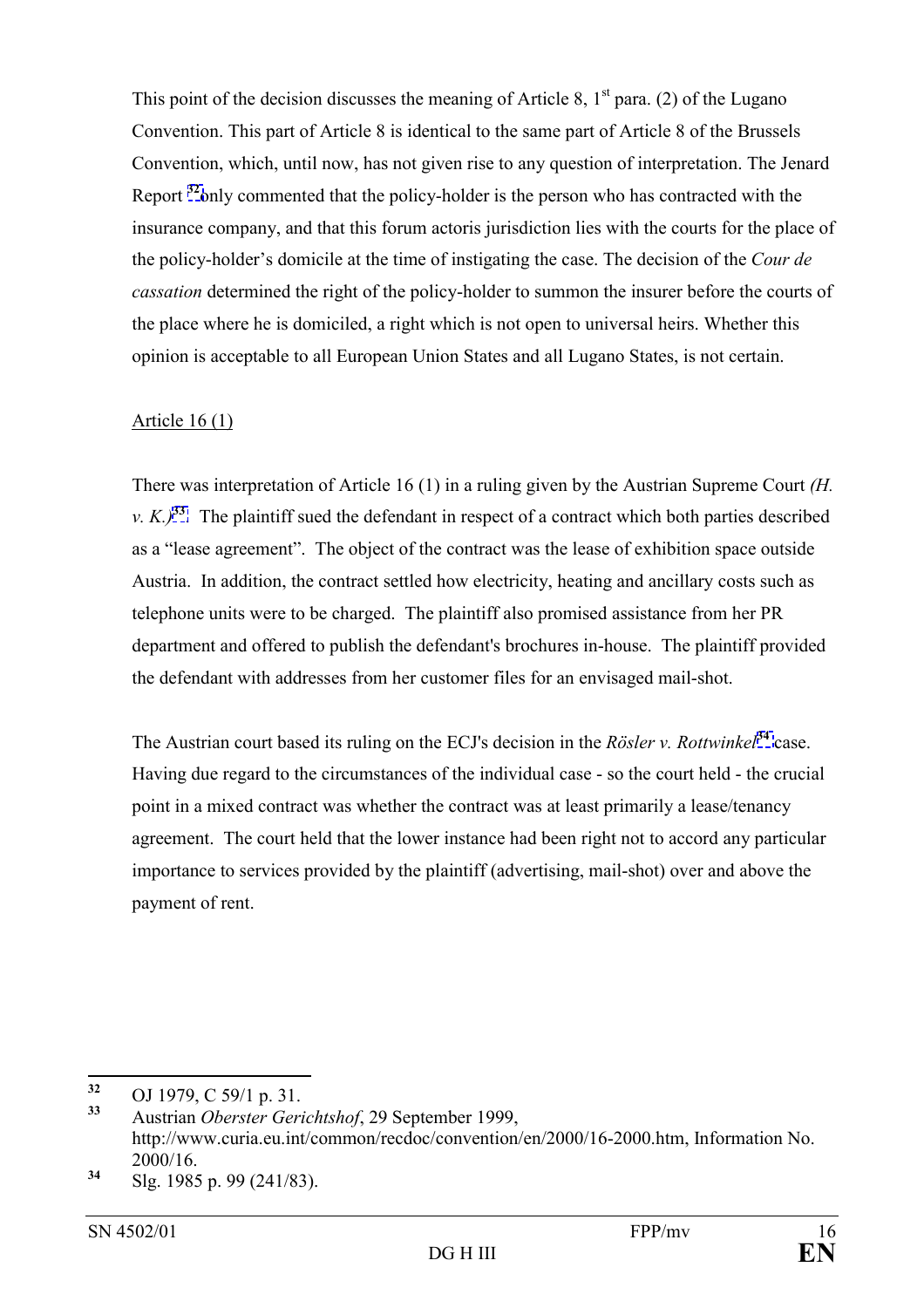In conclusion the Austrian Court qualified the agreement between the parties as a tenancy within the meaning of Article 16. Since the immovable property was situated outside of Austria the court declined jurisdiction.

#### Article 24

A Swiss commercial court made an interim injunction ordering the defendant to deliver certain goods to the plaintiff on the basis of a contractual agreement. The plaintiff was ordered to pay a security. The defendant appealed, claiming that Article 24 had been infringed. The Swiss Federal Court *(SodaStream Ltd. v. Urs Jäger AG*)<sup>[35](#page-16-0)</sup>, which ultimately rejected the appeal, dealt first with the parties' agreement on jurisdiction. According to the wording of that agreement, the English courts were to have jurisdiction in any proceedings arising out of the contract. An agreement conferring jurisdiction within the meaning of Article 17 was said to have the effect of derogating from the rules of the Convention; the Federal Court concluded that this extended to provisional measures, so that the Swiss court did not have jurisdiction to impose the interim injunction under the Lugano Convention.**[36](#page-16-1)**

The Federal Court then stated that under Article 24 provisional measures could also be based on national jurisdiction rules. The question whether, and under what circumstances, a jurisdiction agreement between parties could also derogate from national jurisdiction rules, was, in the Federal Court's opinion, to be governed by national law. This ruled out any derogation if the court applied to was the only one able to order immediately enforceable interim measures in time. This was held to be the case.

<span id="page-16-0"></span> $35$ Swiss *Tribunal Fédéral*, 17 September 1999, Arrêts du Tribunal Fédéral Suisse Vol. 125 III p. 451, http://www.curia.eu.int/common/recdoc/convention/en/2000/20-2000.htm, Information No. 2000/20.

<span id="page-16-1"></span><sup>&</sup>lt;sup>36</sup> Kropholler, Europäisches Zivilprozeßrecht, 1998, 6<sup>th</sup> ed., Art. 17 foot-note No. 109.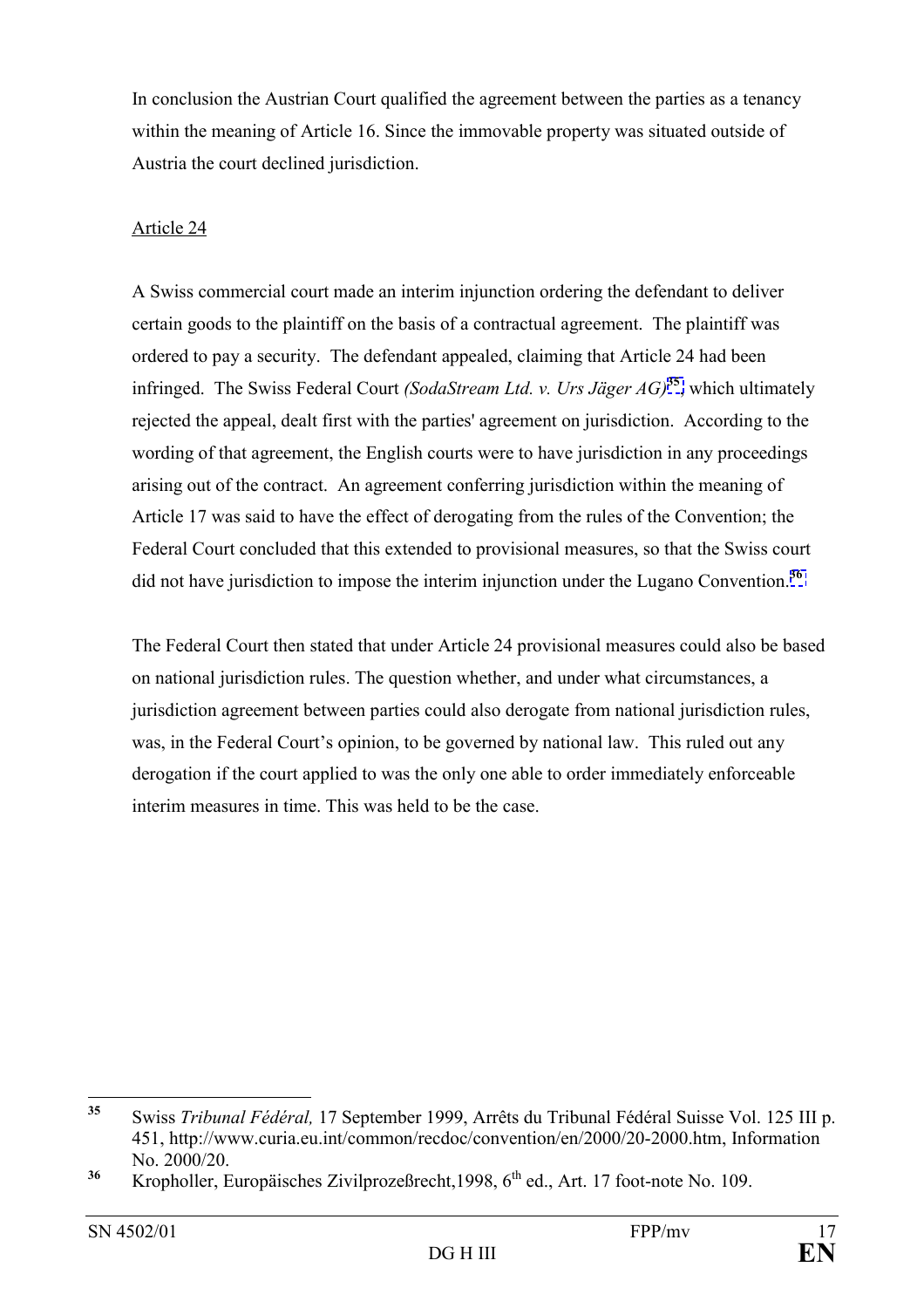The court then raised the question whether, and under what circumstances, provisional measures under Article 24 could be granted if they were not designed solely to safeguard rights that might be at risk, but to provide temporary satisfaction. The court emphasised first of all that ECJ case law on parallel provisions in the Brussels Convention should be taken into account when interpreting the Lugano Convention. Since Article 24 referred to provisional, including protective, measures, the court found that the provision could not be held to refer solely to protective measures.

Referring to the ECJ's decisions in *Reichert v. Dresdner Bank***[37](#page-17-0)***, van Uden v. Deco-Line***[38](#page-17-1)** and *Mietz v. Intership Yachting*<sup>[39](#page-17-2)</sup> the court then pointed to the risk that ordering interim performance might, by its very nature, prejudice the decision on the merits. The court held that an order for interim performance could not be regarded as a provisional measure within the meaning of Article 24 unless two conditions were met. First, the court with jurisdiction on the merits was not (to put it briefly) to be in the position of ordering interim measures in time. Secondly, the defendant had to be guaranteed repayment of the sum awarded if the plaintiff was unsuccessful as regards the merits of his action. The court held that both these conditions were met in the case at issue.

### Articles 24 and 31

Article 24 remains an interesting and difficult provision of the Brussels and Lugano Convention, as can also be seen in the case decided by the Swiss Federal Court *(S. v. X. en liquidation)***[40](#page-17-3)**. The Civil Court of *Oslo* had ordered S. to pay to X. a sum of money in point 1) and 2) of the operating part of the judgment. Point 3) stated that a delay of two weeks was granted for the performance of the obligations under 1) and 2), this delay running from the day of the pronouncement of the judgment. The defendant S. appealed against this decision.**[41](#page-17-4)**

<span id="page-17-0"></span><sup>37</sup> **<sup>37</sup>** Slg. 1992 p. I-2149 (261/90).

<span id="page-17-1"></span><sup>&</sup>lt;sup>38</sup> Slg. 1988 p. I-7091 (391/95).<br><sup>39</sup> SL<sub>2</sub> 1900 p. J. 2277 (00/06).

<span id="page-17-2"></span>**<sup>39</sup>** Slg. 1999 p. I-2277 (99/96).

<span id="page-17-3"></span>Swiss *Tribunal Fédéral*, 8 February 2000, Arrêts du Tribunal Fédéral Suisse Vol. 126 III p. 156, http://www.curia.eu.int/common/recdoc/convention/en/2000/18-2000.htm, Information No. 2000/18.

<span id="page-17-4"></span><sup>&</sup>lt;sup>41</sup> The law report in which the decision is published does not mention the domicile of S. and X. The decision implicitly indicates that both parties did not have a residence in Switzerland.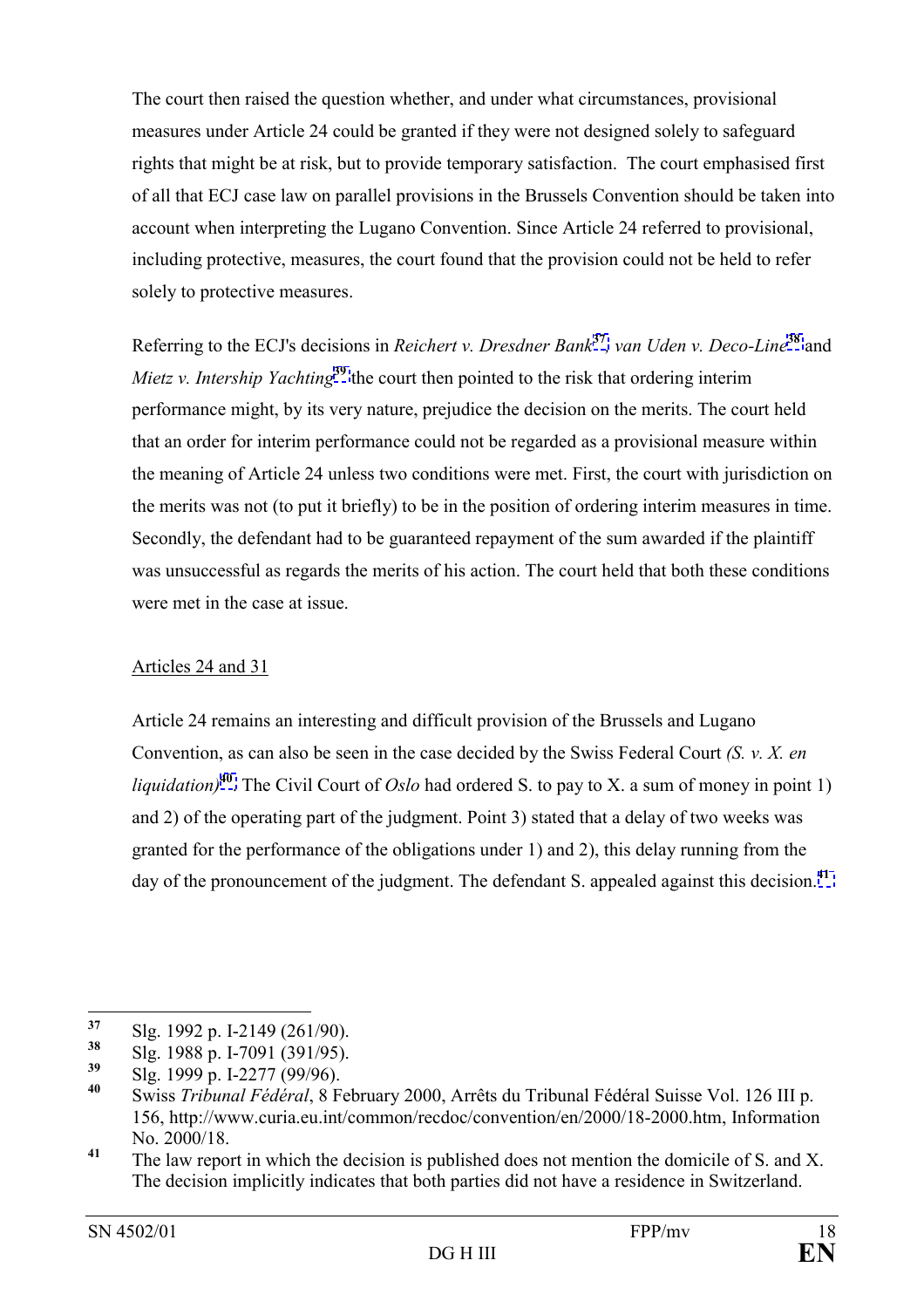A year after, X., then in liquidation, requested the President of the *Geneva* District Court to authorise sequestration to the detriment of S., referring to the Oslo judgment. The President gave authorisation on the same day, but after opposition by S., he revised his decision one month later. On appeal the *Geneva* Cantonal Court decided in favour of X. and reconfirmed the authorisation of sequestration. S. submitted the case to the Swiss Federal Court, which annulled the contested decision of the Appellate Court.

The decision of the Federal Court can only be understood after studying Article 271,  $1<sup>st</sup>$  para. (4) of the Swiss Act on Payment Collection and Bankruptcy. The first paragraph of this Article enumerates the grounds for the seizure of property, sub 4 of this paragraph provides a right of seizure for debts of a foreign domiciled debtor. In such a case seizure may be granted if (1) the claim has a *sufficient link* with Switzerland, or (2) if it is based on an *enforceable judgment*, or (3) on an *acknowledgement of debt* by the debtor.**[42](#page-18-0)**

The Federal Court firstly stated that X.'s claim was not based on an acknowledgement of debt by S. and did not have a sufficient link with Switzerland, which lead to the question whether the claim resulted from a decision which is enforceable as referred to in Article 271,  $1<sup>st</sup>$  para. (4) of the mentioned Swiss Act. According to some authors, the Federal Court continued, this condition of enforceability is fulfilled if the decision is enforceable in the State where it was delivered, even if according to Swiss law or an international convention like the Lugano Convention that decision is not open to an exequatur. Most authorities on the Convention are of a different opinion, to which the *Geneva* Cantonal Court implicitly associated itself when it examined whether the Norwegian judgment is enforceable as regards Article 31, 1<sup>st</sup> para. of the Lugano Convention.

1. ...

2. ...

3. ...

5. ...

 $(2)$ ...<sup>..</sup>

 $42$ 

<span id="page-18-0"></span>**<sup>42</sup>** The wording of Article 271 of the Swiss Act on Payment Collection and Bankruptcy: (1) Der Gläubiger kann für eine fällige Forderung, soweit diese nicht durch ein Pfand gedeckt ist, Vermögensstücke des Schuldners mit Arrest belegen lassen:

<sup>4.</sup> wenn der Schuldner nicht in der Schweiz wohnt, kein anderer Arrestgrund gegeben ist, die Forderung aber einen genügenden Bezug zur Schweiz aufweist oder auf einem vollstreckbaren gerichtlichen Urteil oder auf einer Schuldanerkennung im Sinne von Artikel 82 Absatz 1 beruht;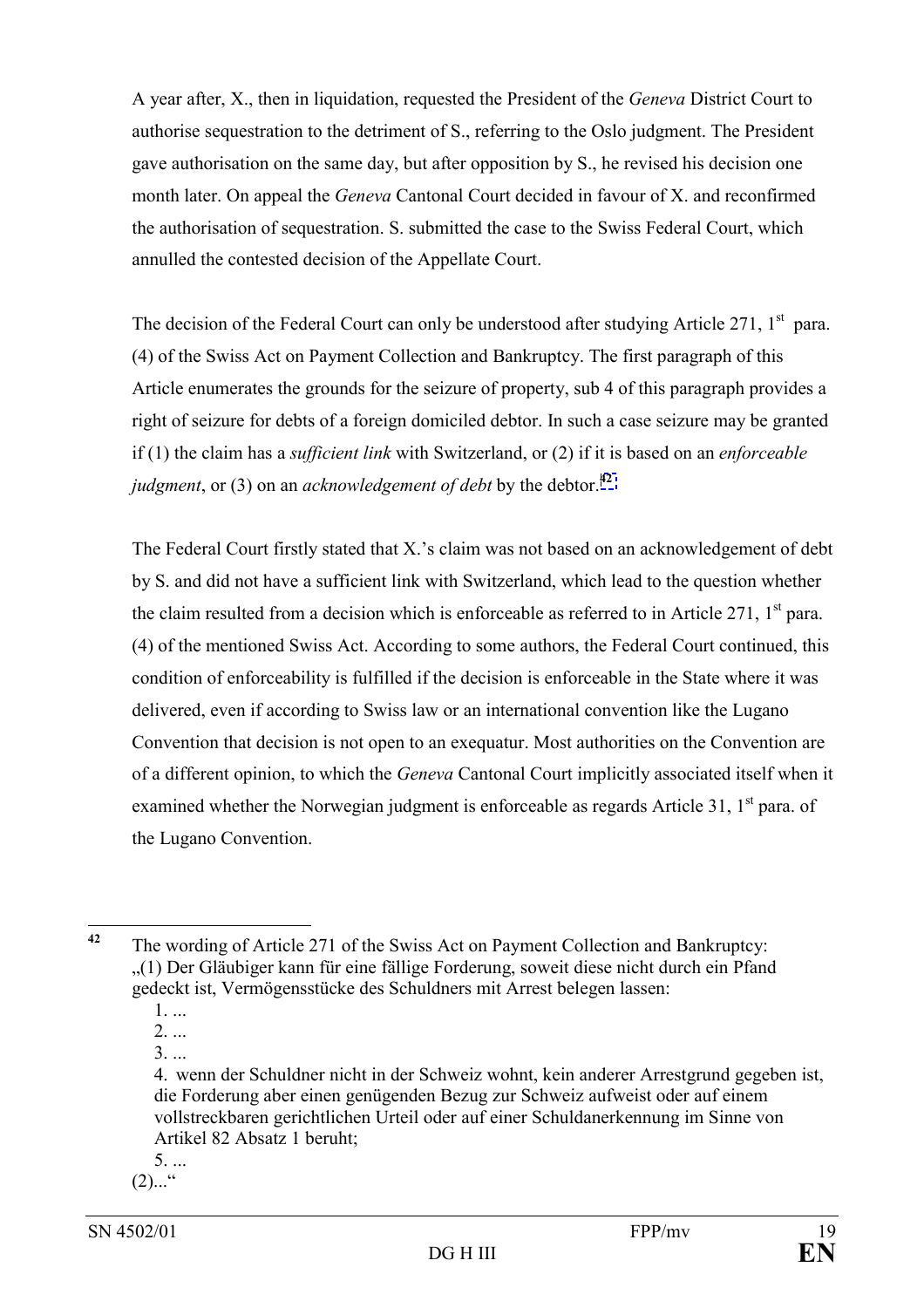Expert reports make it clear that even according to the law of the State of origin, the Norwegian judgment is not enforceable. It is not even comparable with a judgment enforceable in anticipation or a provisional decree, while it has not been declared provisionally enforceable pending an appeal, nor does it contain a provisional order for money preliminary to the proceedings on the merits. The Swiss first and second instance courts did not study any of these qualifications. They considered that the requesting party had made it sufficiently clear that part 3) of the Norwegian judgment gave the possibility of provisional seizure upon the expiry of the period of time provided for in the judgment, now that it had transpired that the defendant did not appeal on that point and that appeal as such did not ex lege suspend the execution. Norwegian authorities are of the opinion that, according to Norwegian law, the Oslo judgment, even without having "force exécutoire", may be used to guarantee the claim by allowing the winning claimant to request provisional seizure or a sequestration over all the defendant's goods in Norway and in any other State which private international law or conventions allow this to be done. Basing its decision on these reports the Geneva Cantonal Court seems to have accepted that the *Oslo* judgment, although not executory on the merits, nevertheless entitles X. to ask for a provisional seizure of S.í property even if it is located in another State.

The Swiss Federal Court nevertheless rejected this decision and accepted S. argument. It considered that although Article 25 of the Lugano Convention does not exclude the recognition and enforcement of provisional measures which could justify a sequestration order under Article 271,  $1<sup>st</sup>$  para. (4), of the said Swiss Act, importance has to be given to the fact that the Norwegian courts had not ordered any freezing of property as a consequence of the *Oslo* judgment. The Cantonal Court wrongly gave executory power to point 3) of the *Oslo* judgment, which clearly does not mean that the judgment would be provisionally enforceable on the merits, but only that it allows the winning party to request provisional measures within two weeks after the pronouncement of the judgment. As the *Oslo* Court did not deliver a decision which can be enforced, and did not order a provisional seizure, the request for sequestration could only be rejected.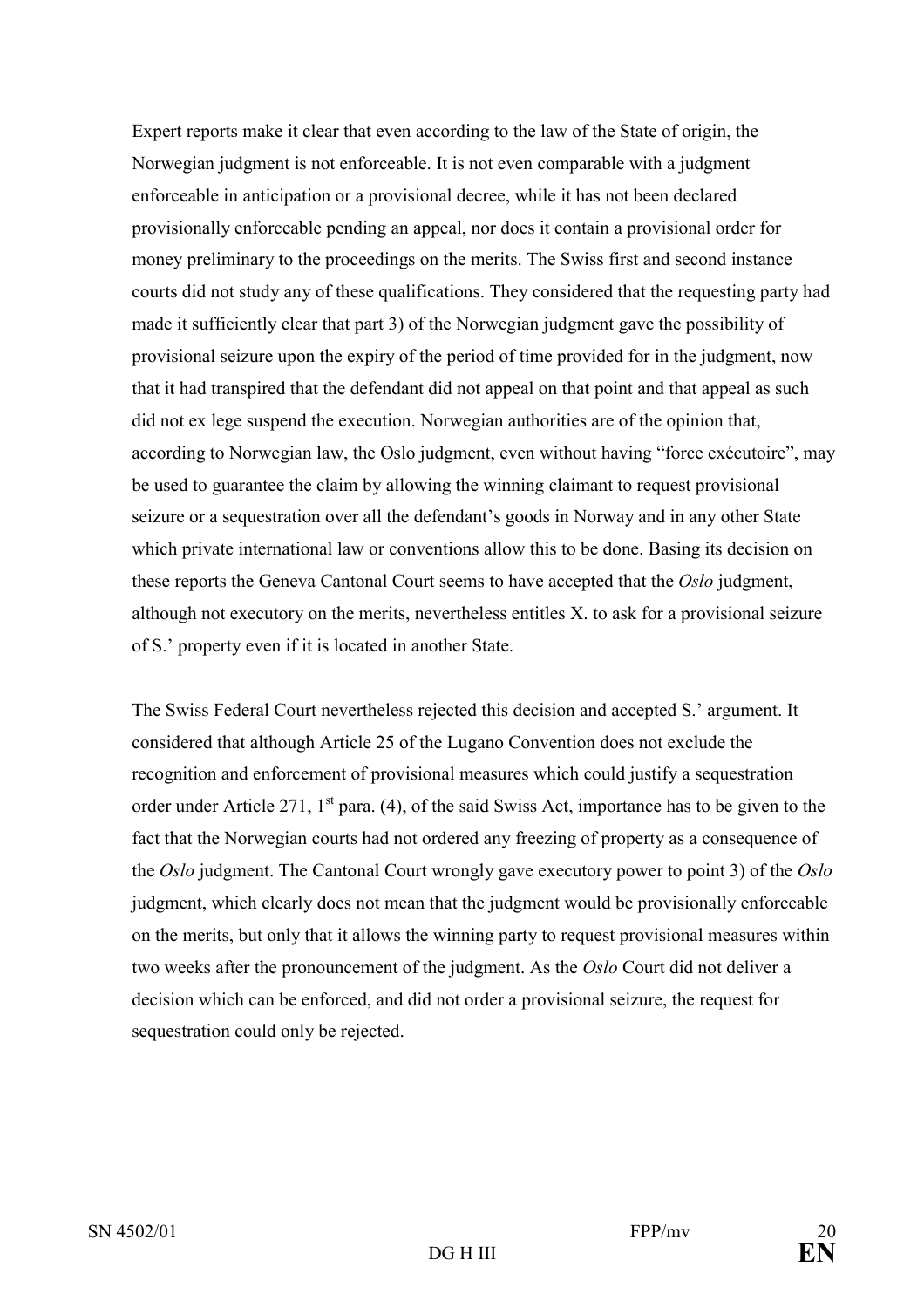This rather complex case deals with the problem under which circumstances an application for a provisional measure may be made to a court which does not have jurisdiction over the substance of the matter. Article 24 of the Lugano Convention entitles Swiss courts to grant provisional measures provided for under Swiss law, like sequestration, even if under that Convention the courts of another Contracting State have jurisdiction to decide on the merits. However, in the case of Article 24, the conditions, the content and the effects of such measures are determined by the national law (in this case the Swiss Act on Payment Collection and Bankruptcy). But do these national requirements need to be in line with the requirements of the ECJ? In applying Article 271,  $1<sup>st</sup>$  para. (4) of the Swiss Act on Payment Collection and Bankruptcy, the Federal Court dealt with two aspects:

a) As concerns the recognition and enforcement of foreign judgments, Article 31 of the Lugano Convention requires that if a foreign judgment is enforceable under the Convention, then it must be - provisionally or definitively - enforceable in the State in which it has been rendered. The Norwegian judgment here discussed did not include any decision as to its enforceability, nor was it considered by any other courts of that State to be enforceable or provisionally enforceable.

b) Secondly the Federal Court dealt with the Article 271-requirement of a sufficient link with Switzerland, now that the requirements of an enforceable judgment and of an acknowledgement of debt were missing. The judgment of the Federal Court to deny X. the right of a provisional measure such as the appointment of a sequestrator, because the claim had no sufficient link with Switzerland, in principle falls into line with the ECJ decision in the *Van Uden v. Deco-line* case**[43](#page-20-0)**. In the *Van Uden* case it was decided in the fourth paragraph of its operative part that Article 24, in general, requires a real connecting link between the subject-matter of the measures sought and the territorial jurisdiction of the Contracting State of the court before which those measures are sought. The Federal Court`s decision that it is *only* the national law of the state where the court is situated, which determines the conditions for an interim or provisional measure is certainly not in line with the *Van Uden* case.

<span id="page-20-0"></span> $43$ **<sup>43</sup>** Slg. 1998 p. I-7091 (391/95).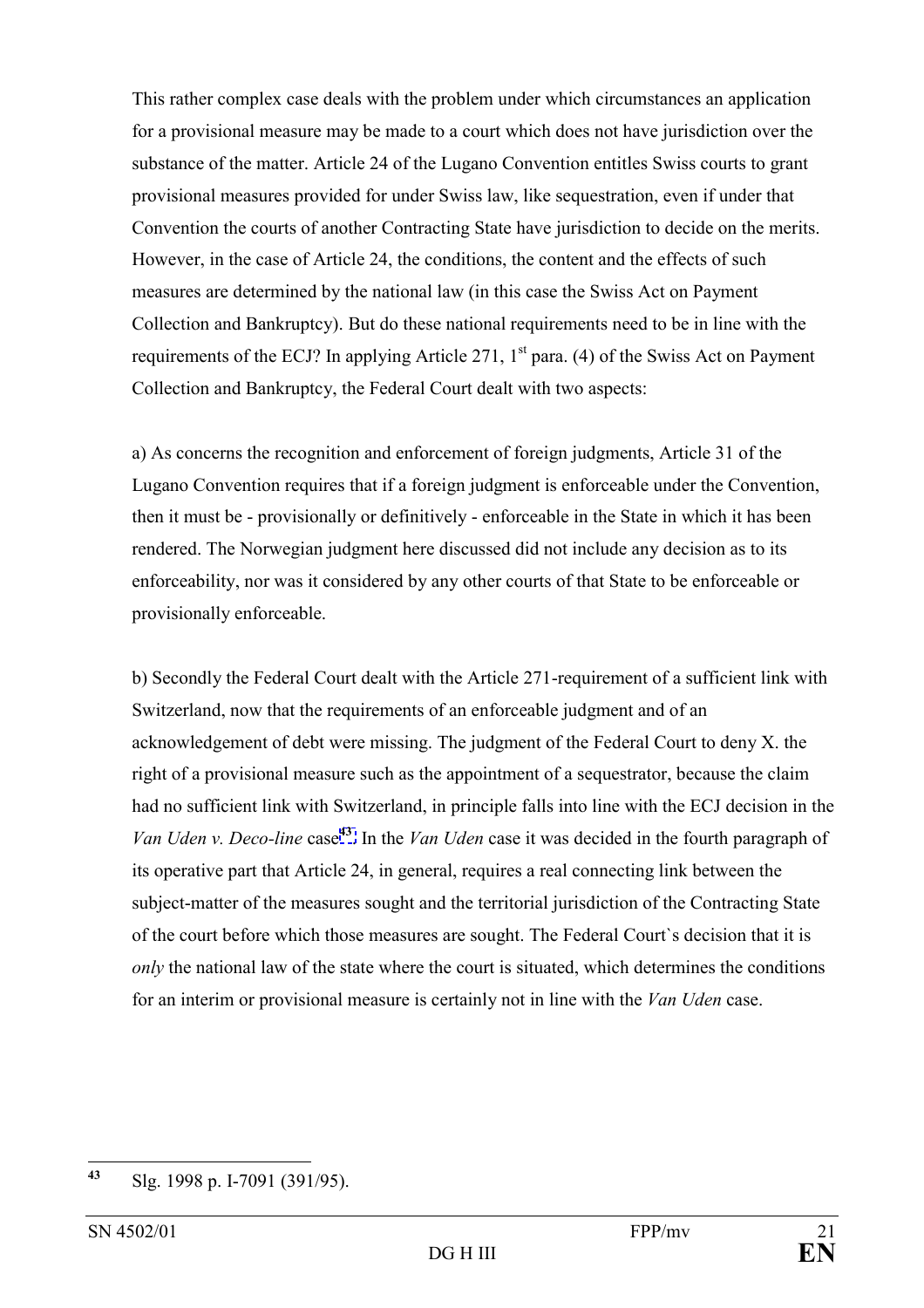It would have been desirable if in its decision the Federal Court had gone into detail with regard to the question whether the specific requirements of the Swiss law concerning the real connecting link correspond to the requirements of the ECJ case law.

# 3) Title III - Recognition and Enforcement Article 28 (1) in conjunction with Article 16 (1a)

In a decision by the Norwegian Supreme Court *(Dansommer AS v. Bardsen)***[44](#page-21-0)** regarding enforcement of a Danish judgment in Norway, the question of the scope of application of provisions on exclusive jurisdiction for proceedings which have as their object tenancies of immovable property, was raised. The parties had concluded an agreement whereby the plaintiff should grant leases over a house, belonging to the defendant, to foreign tourists. The contract gave the right of entire disposal of the house to the plaintiff during a set period of time for a specified sum of money. The defendant had no right to use the house during this period. The plaintiff's rights under the contract would remain unchanged even if the house was sold.

The judgment was handed down by a court in Aarhus, Denmark, ordering the defendant to pay a sum of money to the plaintiff, in accordance with conditions specified in the contract, due to the defendants failure to comply with the agreement. The court assumed jurisdiction relying on an explicit provision in the contract stating that the court in Aarhus had jurisdiction over all disputes that might arise from the contract. The judgment debtor  $-$  the defendant in the original proceedings – objected to the judgment being declared enforceable and claimed that the contract was a tenancy of immovable property. Under Article 16 (1a) of the Convention, such proceedings can only be brought before the courts of the Contracting State in which the property is situated, notwithstanding an agreement to the contrary. Enforcement should thus be refused according to Article 28. The plaintiff argued that the agreement was not a tenancy, but an agreement obliging the plaintiff to grant leases over the house.

<span id="page-21-0"></span> $44$ **<sup>44</sup>** Norwegian *Hoyesterett*, 6 August 1999, Norsk retstidende 1999 p. 1206, http://www.curia.eu.int/common/recdoc/ convention/en/2000/47-2000.htm, Information No. 2000/47.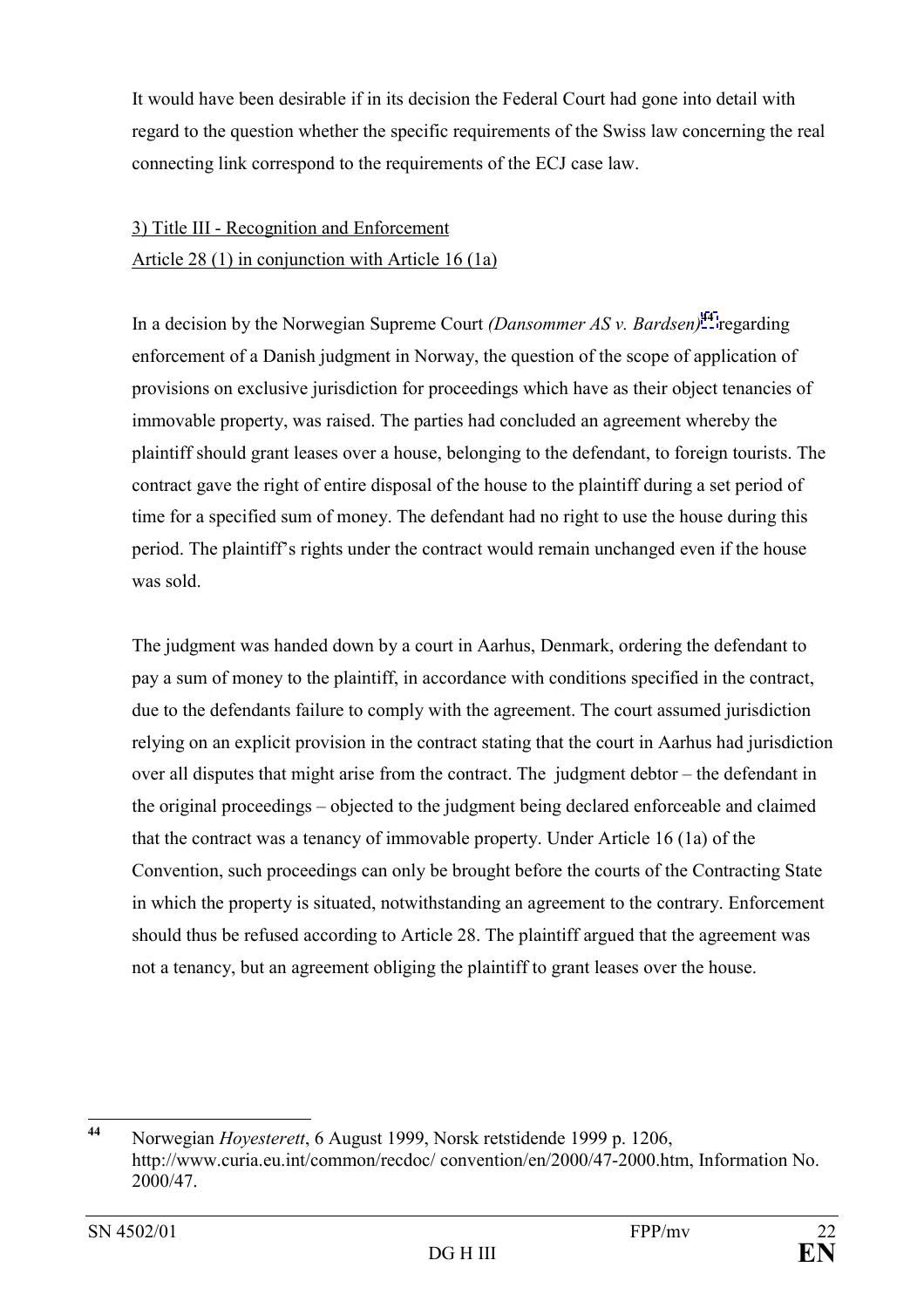The Norwegian Supreme Court came to the contrary conclusion, and found the dispute to fall within the scope of Article 16 (1a). The agreement was concluded with the owner and arose out of the owners obligations under the contract. The fact that the plaintiff never intended to live in the property, but to lease it to others, did not change the status of the agreement. A reference was made to two cases from the ECJ, *Hacker v. Euro-Relais*<sup>[45](#page-22-0)</sup> and *Rösler v. Rottwinkel***[46](#page-22-1)**. Regarding the first-mentioned case, in which Article 16 (1) was found not to be applicable, the Norwegian Supreme Court underlined that the agreement in that case was a mixed agreement, and included obligations unrelated to the lease of immovable property. The situation was thus different compared to the present case.

#### Article 54

In the above mentioned**[47](#page-22-2)** decision of 4 May 1999 the French *Cour de cassation* also had to decide on Article 54 of the Lugano Convention. The individual contract of employment under discussion was concluded in 1986. On appeal it was decided that the Lugano Convention did not apply since it became binding between France and Switzerland only after February 1992. However, the *Cour de cassation* ruled that the Lugano Convention was applicable in view of Article 54, since the Convention has been in force from the first of January 1992, while the Labour Court was seized in July 1995. This *Cour de cassation* decision is in line with the *Sanicentral* decision**[48](#page-22-3)**, in which interpretation was given of Article 54 of the Brussels Convention which is identical to Article 54 of the Lugano Convention. In this decision the ECJ held that "by its nature a clause in writing conferring jurisdiction and occurring in a contract of employment is a choice of jurisdiction; such a choice has no legal effect for so long as no judicial proceedings have been commenced and only becomes of consequence at the date when judicial proceedings are set in motion.  $\ldots$  The effect of Article 54 is that the only essential factor for the rules of the Convention to be applicable to litigation relating to legal relationships created before the date of coming into force of the Convention is that the judicial procedure should have been instituted subsequently to that date, ..."

<span id="page-22-0"></span> $45$  $\frac{45}{46}$  Slg. 1992 p. I-1111 (280/90).

<span id="page-22-1"></span>**<sup>46</sup>** Slg 1985 p. 99 (241/83).

<span id="page-22-2"></span><sup>&</sup>lt;sup>47</sup> See foot-note No. 12.

<span id="page-22-3"></span>**<sup>48</sup>** Slg. 1979 p. 3423 (25/79).